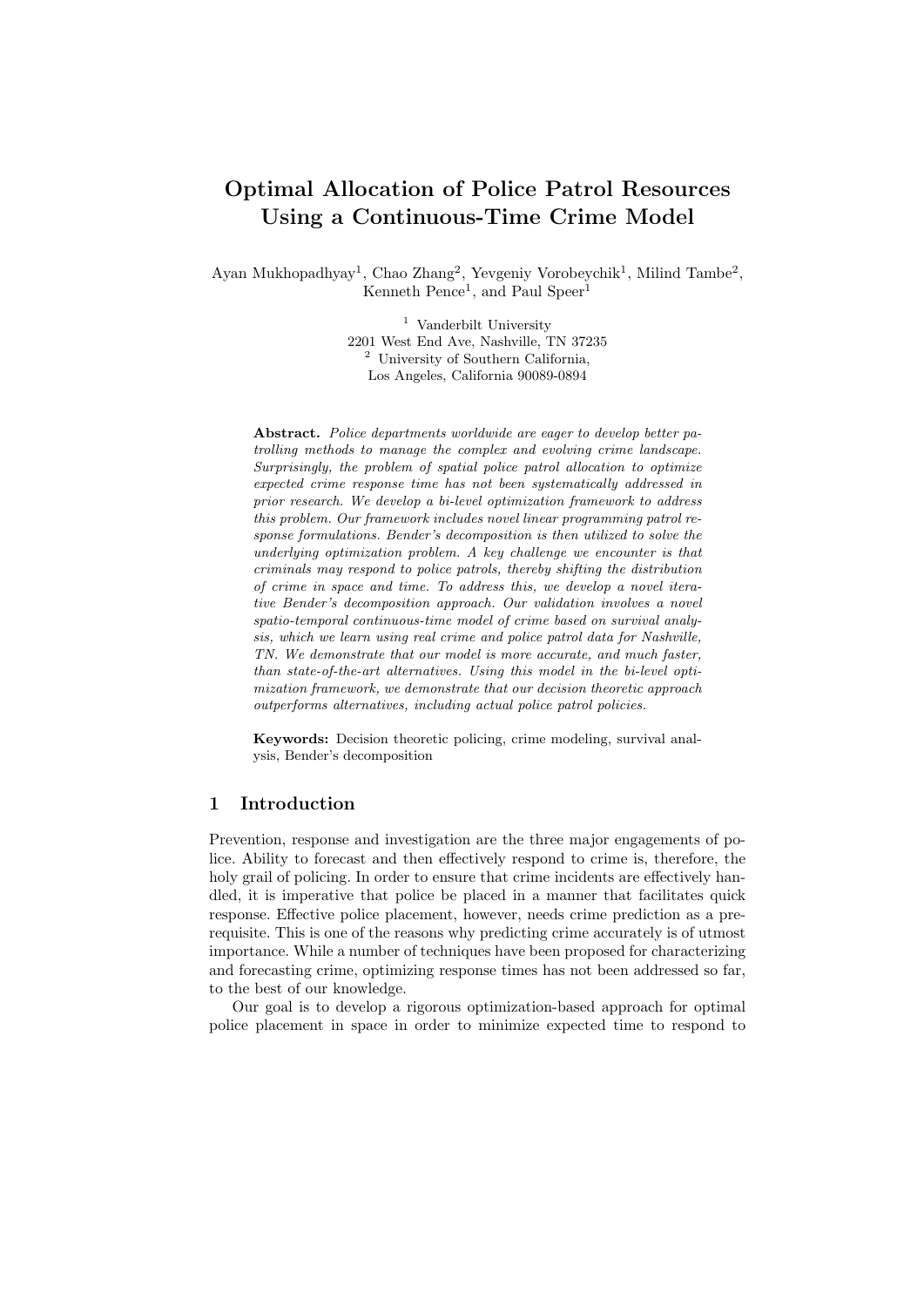crime incidents as they occur. For the time being, we assume that a generative model for crime is available; we describe such a model, calibrated on real crime and police patrol data, in Section 4. The key challenge we face is that crime locations and timing are uncertain. Moreover, for a given placement of police resources in space, optimizing crime incident response for a collection of known incidents is itself a non-trivial optimization problem. What makes this problem particularly challenging is that criminals are affected by police, as they avoid committing crimes if the chances of being caught are high; consequently, we expect that police placement will impact spatial and temporal distribution of crime incidents. Our model, therefore, has both decision and game theoretic features, even though we make use of a data-driven generative model of crime that accounts for the impact of police locations, rather than relying on rationality as underpinning criminal behavior.

Formally, we frame the problem of police patrol optimization as a regularized two-stage stochastic program. We show how the second-stage program (computing optimal response to a fixed set of crime incidents) can be formulated as a linear program, and develop a Bender's decomposition method with sample average approximation for the overall stochastic program. To address the fact that the top-level optimization decisions actually influence the probability distribution over scenarios for the second-level crime response optimization problem, we propose a novel iterative stochastic programming algorithm, IBRO, to compute approximate solutions to the resulting bi-level problem of finding optimal spatial locations for police patrols that minimize expected response time. We show that our model outperforms alternative policies, including the response policy in actual use by a US metropolitan police department, both in simulation and on actual crime data.

In order to validate our model of police response, we develop a novel crime forecasting model that is calibrated and evaluated using real crime and police patrol data in Nashville, TN. Crime prediction has been extensively studied, and several models for it have been proposed. These include visualization tools, primarily focused on hotspots, or areas of high crime incidence [2], spatial cluster analysis tools [17, 15], risk-terrain models [10], leading indicator models [4], and dynamic spatial and temporal models [9, 19, 23]. A major shortcoming of the existing methods is that they do not allow principled data-driven continuous-time spatial-temporal forecasting that includes arbitrary crime risk factors. For example, while risk-terrain modeling focuses on spatial covariates of crime, it entirely ignores temporal factors, and does not offer methods to learn a generative model of crime from data. The work by Short et al. [19] on dynamic spatial-temporal crime modeling, on the other hand, does not readily allow inclusion of important covariates of crime, such as locations of pawn shops and liquor stores, weather, or seasonal variations. Including such factors in a spatial-temporal model, however, is critical to successful crime forecasting: for example, these may inform important policy decisions about zoning and hours of operation for liquor stores, and will make the tool more robust to environmental changes that affect such variables. To address these concerns, validate our model, and forecast crimes,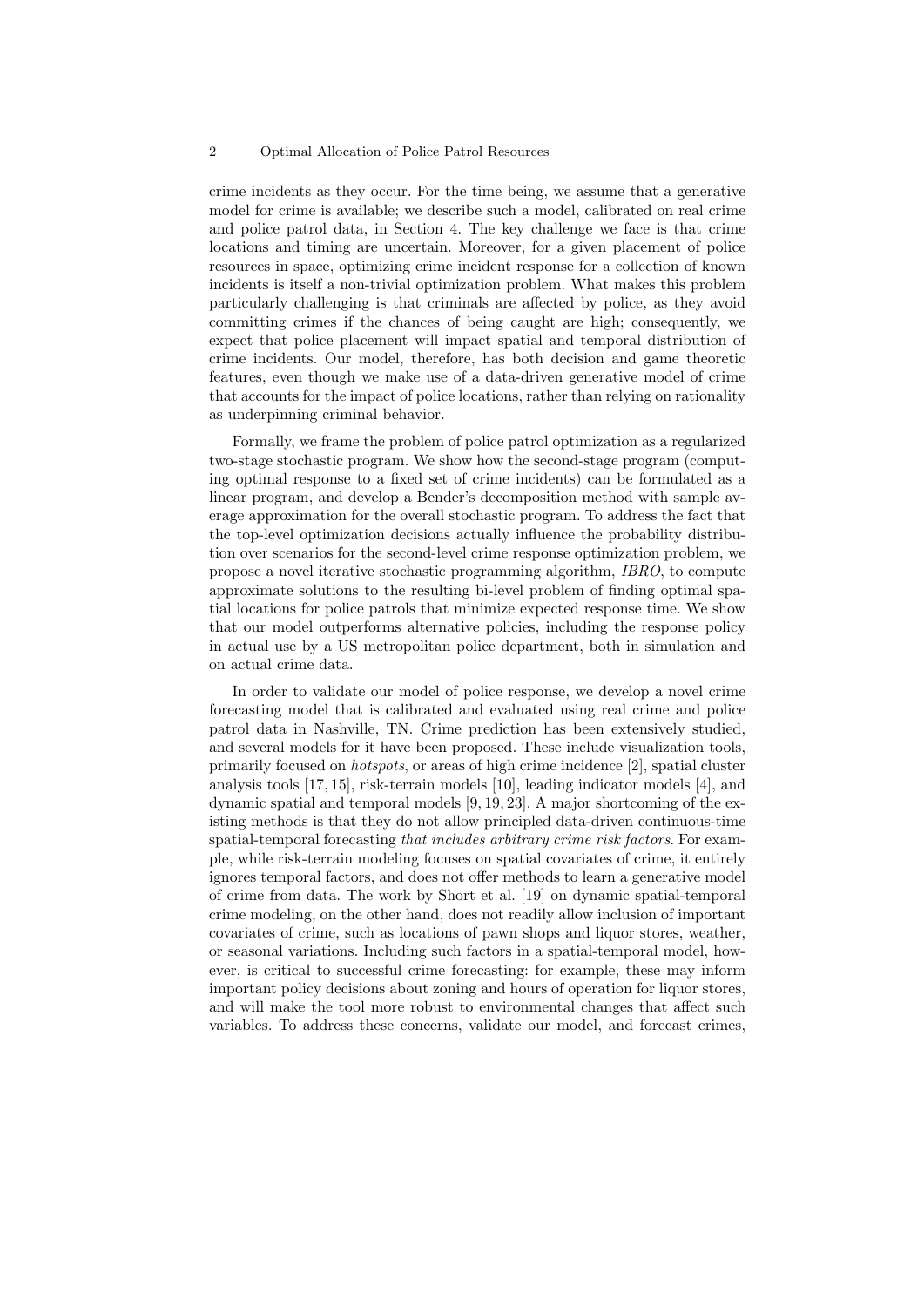we propose a stochastic generative model of crime which is continuous in time and discretized in space, and readily incorporates crime covariates, bridging an important gap in prior art. Our model leverages survival analysis to learn a probability density over time for predicting crime. After creating a model to predict crime, we evaluate its performance by comparing it with a natural adaptation of the Dynamic Spatial Disaggregation Approach (DSDA) algorithm [9] and an Dynamic Bayes Network method [23] using automated abstraction [22].

# 1.1 Related Work

There has been an extensive literature devoted to understanding and predicting crime incidence, involving both qualitative and quantitative approaches. For example, a number of studies investigate the relationship between liquor outlets and crime [20, 21]. Many of the earlier quantitative models of crime focus on capturing spatial crime correlation (hot spots), and make use of a number of statistical methods towards this end [17, 15]; these are still the most commonly used methods in practice. An alternative approach, risk-terraine modeling, focuses on quantifiable environmental factors as determinants of spatial crime incidence, rather than looking at crime correlation [10]. These two classes of models both have a key limitation: they ignore the temporal dynamics of crime. Moreover, environmental risk factors and spatial crime analysis are likely complementary. Our approach aims to merge these ideas in a principled way.

Recently, a number of sophisticated modeling approaches emerged aiming to tackle the full spatio-temporal complexity of crime dynamics. One of these is based on a spatio-temporal differential equation model that captures both spatial and temporal crime correlation [18, 16]. These models have two disadvantages compared to ours: first, they do not naturally capture crime co-variates, and second, they are non-trivial to learn from data [16], as well as to use in making predictions [18]. Another model in this general paradigm is Dynamic Spatial Disaggregation Approach (DSDA) [9], which combines an autoregressive model to capture temporal crime patterns with spatial clustering techniques to model spatial correlations. The model we propose is significantly more flexible, and combines spatial and temporal predictions in a principled way by using wellunderstood survival analysis methods. Recently, an approach has been proposed for modeling spatial and temporal crime dynamics using Dynamic Bayes Networks [23, 22]. This approach necessitates discretization of time, as well as space. Moreover, despite significant recent advances, scalability of this framework remains a challenge.

# 2 Optimizing Police Placement

Our goal is to address a fundamental decision theoretic question faced by police: how to allocate limited police patrols so as to minimize expected response time to occurring crime. In reality, this is a high-dimensional dynamic optimization problem under uncertainty. In order to make this tractable in support of practical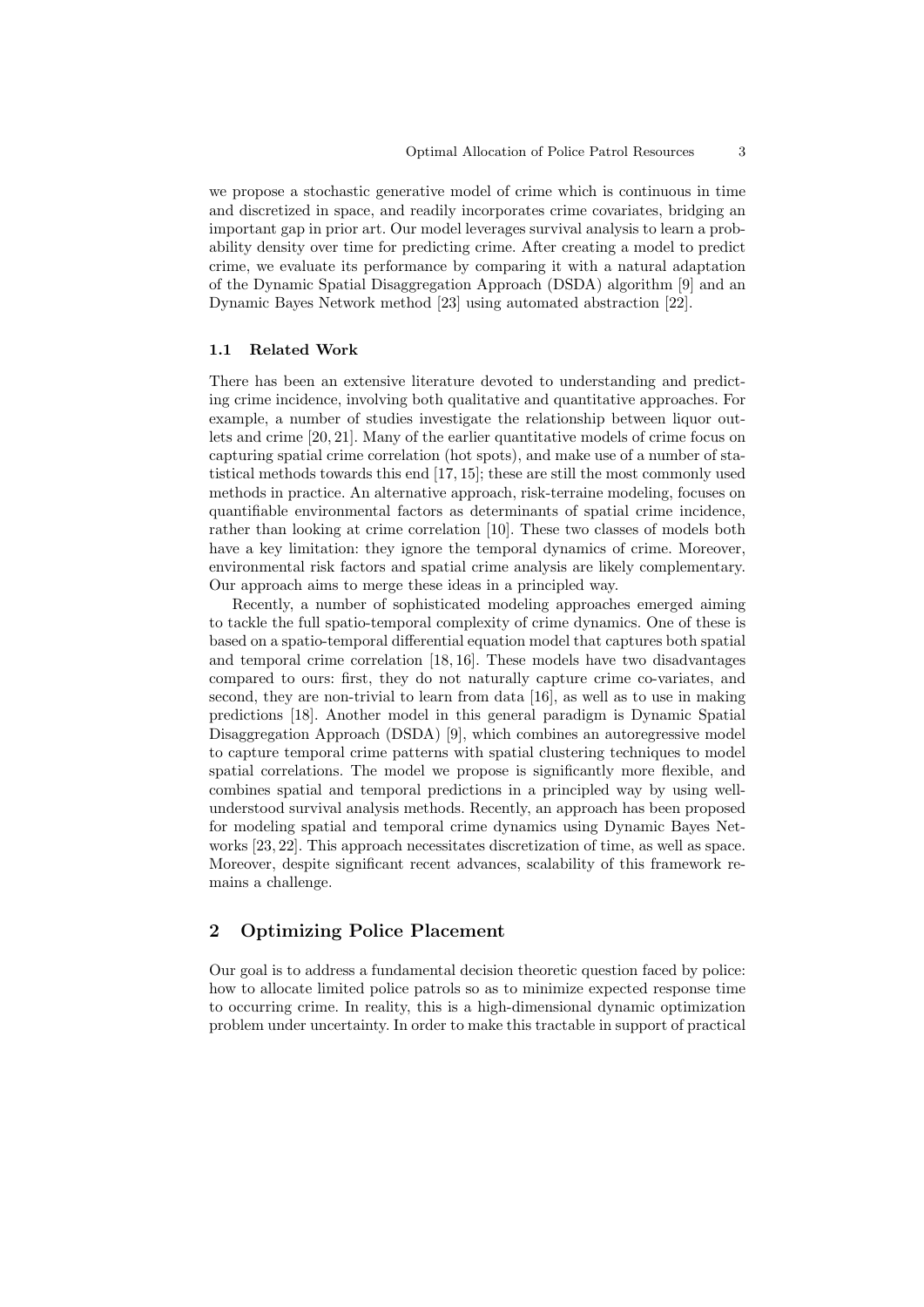decision making, we consider a simplified two-stage model: in the first stage, police determines spatial location of a set of patrol vehicles, P, and in the second stage, vehicles respond to crime incidents which occur. The decisions in the first stage are made under uncertainty about actual crime incidents, whereas for second-stage response decisions, we assume that this uncertainty is resolved. A key strategic consideration in police placement is its impact on crime incidence. In particular, it is well known that police presence has some deterrence effect on crime, which in spatio-temporal domains takes two forms: reduced overall crime frequency, and spatial crime shift [12, 19]. We assume below that the effect of police presence on crime distribution is captured in a stochastic crime model. Later, we describe and develop the stochastic crime model where we use real crime and police patrol data.

We present the problem formulation of allocating police given a stochastic generative model of crime. We divide the available area under police patrol into discrete grids. Formally, we define  $q$  as the vector of police patrol decisions, where  $q_i$  is the number of police vehicles place in grid i. Let s be a random variable corresponding to a batch of crime incidents occurring prior to the second stage. The two-stage optimization problem for police placement then has the following form:

$$
\min_{q} \mathbb{E}_{s \sim f}[D(q; s)],\tag{1}
$$

where  $D(q; s)$  is the minimal total response time of police located according to  $q$  to crime incidents in realization  $s$ , which is distributed according to our crime distribution model  $f$  described in Section 4, associated with each grid (and the corresponding spatial variables). The model implicitly assumes that crime occurrence is distributed i.i.d. for each grid cell, conditional on the feature vector, where the said feature vector captures the inter-dependence among grids. While the crime prediction model is continuous in time, we can fix a second-stage horizon to represent a single *time zone* (4-hour interval), and simply consider the distribution of the crime incidents in this interval.

The optimization problem in Equation (1) involves three major challenges. First, even for a given s, one needs to solve a non-trivial optimization problem of choosing which subset of vehicles to send in response to a collection of spatially dispersed crime incidents. Second, partly as a consequence of the first, computing the expectation exactly is intractable. Third, the probability distribution of future crime incidents,  $f$ , depends on police patrol locations  $q$  through the features that capture deterrence effects as well as spatial crime shift to avoid police. We address these problems in the following subsections.

#### 2.1 Minimizing Response Time for a Fixed Set of Crime Incidents

While our goal is to minimize total response time (where the total is over the crime incidents), the information we have is only about spatial locations of crime and police in discretized space. As a result, we propose using distance traveled as a proxy. Specifically, if a police vehicle located at grid  $i$  is chosen to respond to an incident at grid j, the distance traveled is  $d_{ij}$ , distance between grids i and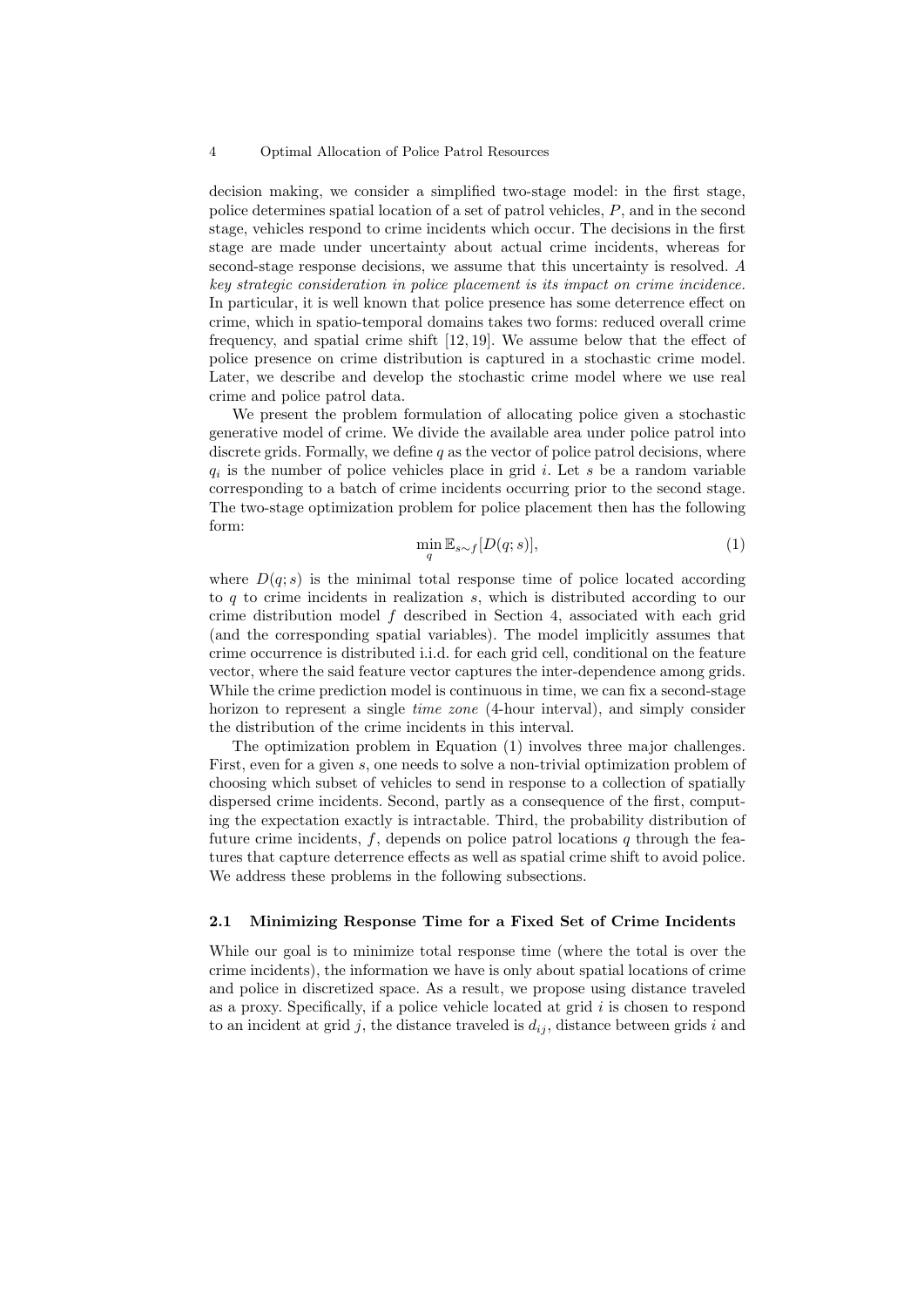j. Assume that these distances  $d_{ij}$  are given for all pairs of grids i, j. Next, we assume that a single police vehicle is sufficient to respond to all crime incidents in a particular grid  $j$ . This is a reasonable assumption, since the number of crime incidents in a given cell over a 4-hour interval tends to be relatively small, and this interval is typically sufficient time to respond to all of them.

Given this set up, we now show how to formulate this response distance minimization problem as a linear integer program by mapping it to two classical optimization problems: the transportation [1] and k-server problems [3].

In the transportation problem, there are  $m$  suppliers, each with supply  $s_i$ ,  $n$ consumers, each with demand  $r_i$ , and transportation cost  $c_{ij}$  between supplier i and consumer j. The goal is to transport goods between suppliers and consumers to minimize total costs. To map crime response to transportation, let police vehicles be suppliers, crime incidents be consumers, and let transportation costs correspond to distances  $d_{ij}$  between police vehicle and crime incident grids, with each grid being treated as a node in the network. While the transportation problem offers an effective means to compute police response, it requires that the problem is balanced: supply must equal demand. If supply exceeds demand, a simple modification is to add a dummy sink node. However, if demand exceeds supply, the problem amounts to the multiple traveling salesman problem, and needs a different approach.

To address excess-demand settings, we convert the police response to a more general k-server problem. The k-server problem setting involves k servers in space and a sequence of m requests. In order to serve a request, a server must move from its location to the location of the request. The k-server problem can be reduced to the problem of finding minimum cost flow of maximum quantity in an acyclic network [3]. Let the servers be  $s_1, ..., s_k$  and the requests be  $r_1, ..., r_m$ . A network containing  $(2 + k + 2m)$  nodes is constructed. In the formulation described in [3], each arc in the network has capacity one. The arc capacities are modified in our setting, as described later in the problem formulation. The total vertex set is  $\{a, s_1, ..., s_k, r_1, ..., r_m, r'_1, ..., r'_m, t\}$ . a and t are source and sink respectively. There is an arc of cost 0 from  $a$  to each of  $s_i$ . From each  $s_i$ , there is an arc of cost  $d_{ij}$  to each  $r_j$ , where  $d_{ij}$  is the actual distance between locations i and j. Also, there is an arc of cost 0 from each  $s_i$  to t. From each  $r_i$ , there is an arc of cost  $-K$  to each  $r'_{i}$ , where K is an extremely large real number. Furthermore, from each  $r_i^{'}$ , there is an arc of cost  $d_{ij}$  to each  $r_j$  where  $i < j$ in the given sequence. In our setting, servers and requests correspond to grids with police and crime respectively. In the problem setting we describe,  $G$  is the set of all the nodes in the network. We term the set  $\{s_i \; \forall i \in G\}$  as  $G^1$ , the set  $\{r_i \; \forall i \in G\}$  as  $G^2$  and the set  $\{r'_i \; \forall i \in G\}$  as  $G^3$ . The structure of the network is shown in Fig. 1, which shows how the problem can be framed for a setting with 6 discrete locations. Shaded nodes represent the presence of police and crime in their respective layers.

The problem of finding placement of  $k$ -servers in space to serve an unordered set of requests is the same as the multiple traveling salesperson problem (mTSP), a generalization of the TSP problem, which is NP-hard. The offline k-server prob-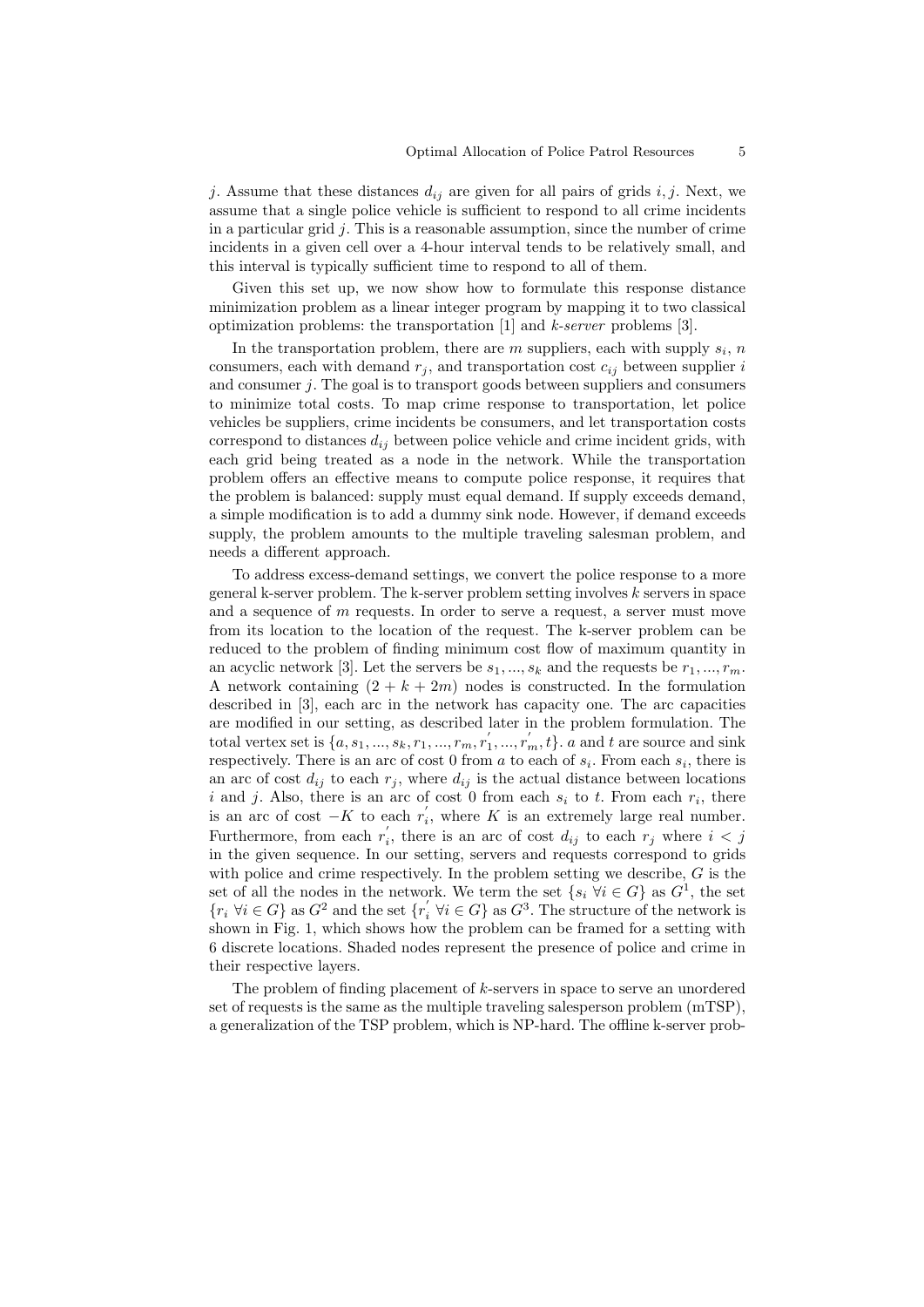lem gets around this by having a pre-defined sequence of requests. By sampling crimes from the spatio-temporal model, although we can create a sequence of crimes by ordering them according to their times of occurrence, this sequence need not necessarily provide the least time to respond to all the crimes. In order to deal with this problem, we leverage the fact that crimes are relatively rare events. In order to find the ordering of crimes that provides the least response time, we solve the problem for each possible ordering of crimes. Despite this, the k-server solution approach is significantly less scalable than the transportation formulation. Consequently, we make use of it only in the (rare) instances when crime incidents exceed the number of available police.



Fig. 1: Network Structure

# 2.2 Stochastic Programming and Sample Average Approximation for Police Placement

Now that we have two ways of addressing the problem of minimizing response time given a known set of crime incidents, we consider the original problem of optimizing allocation of police patrols. As a first step, we point out that the resulting stochastic program is intractable in our setting because of the large space of possible crime incident realizations. We therefore make use of sample average approximation, whereby we estimate the expectation using a collection of i.i.d. crime incident realization samples (henceforth, scenarios) generated according to f. For each scenario, we represent the presence of crimes in the grids by a binary vector z and total available police by  $k$ . The decision variable,  $x_{ij}^s$ refers to the number of police vehicles traveling from grid  $i$  to grid  $j$  in scenario s. Under such a setting, the optimization program with transportation problem in the second level can be formulated as: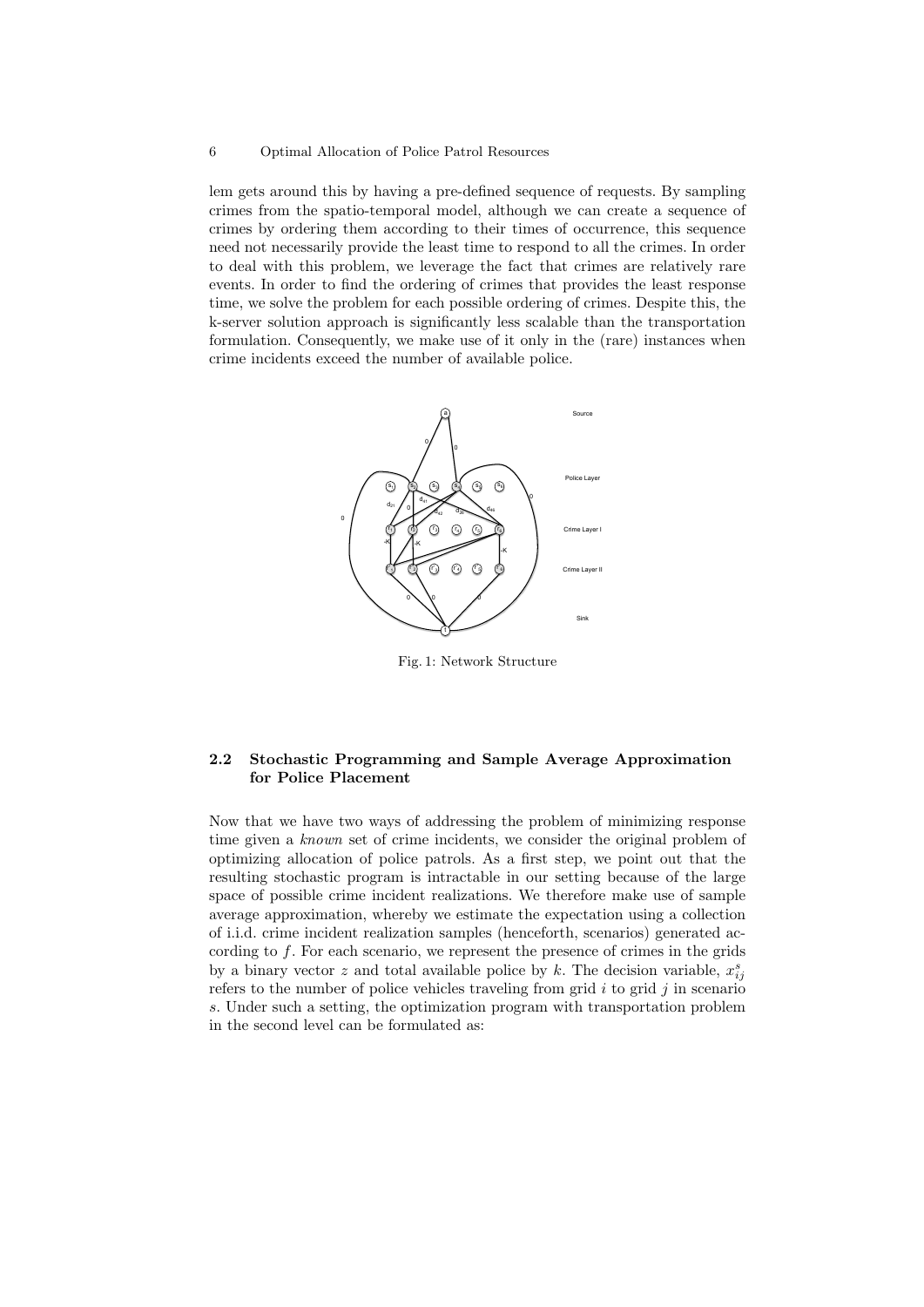$$
\min_{q} \sum_{s \in S} \left[ \min_{x^s \ge 0} \sum_{ij} d_{ij} x_{ij}^s \right]
$$
\n
$$
\text{s.t.}: \quad q_i \in \mathbb{Z}_+ \ \forall i \in G \tag{2a}
$$

$$
s.t. . q_i \in \mathbb{Z}_+ \ \forall \, i \in \mathcal{G}
$$

$$
\sum_{i \in G} q_i = k \tag{2b}
$$

$$
\sum_{j \in G} x_{ij}^s = q_i, \ \forall i \in G, \forall s \in S \tag{2c}
$$

$$
\sum_{i \in G} x_{ij}^s = z_j^s, \ \forall j \in G, \forall s \in S,
$$
\n(2d)

$$
x_{ij}^s \ge 0 \,\,\forall i,j \in G \tag{2e}
$$

The optimization program leveraging the k-server problem, on the other hand, can be formulated as:

$$
\min_{q} \sum_{s \in S} \left[ \min_{x^s \ge 0} \sum_{ij} d_{ij} x_{ij}^s \right]
$$
\n(3a)

$$
\text{s.t.}: \quad q_i \in \mathbb{Z}_+ \ \forall i \in G
$$

$$
\sum_{j \in \{G^2, t\}} x_{ij}^s = q_i \quad \forall i \in G^1, \forall s \in S \tag{3c}
$$

$$
\sum_{i \in G} x_{ij}^s = z_j^s \quad \forall j \in G^2, \forall s \in S \tag{3d}
$$

$$
\sum_{j \in G} x_{ij}^s - \sum_{l \in G} x_{li}^s = s_i \quad \forall i \in G, \forall s \in S \text{ where } s_i = \begin{cases} k \text{ if } i = a \\ -k \text{ if } i = t \\ 0 \text{ otherwise} \end{cases}
$$
 (3e)

$$
x_{ij}^s \le 1 \quad \forall i, j \in \{i, j \in G\} \setminus \{\{i, j \in G \text{ and } i = a \text{ and } j \in G^1\}
$$

$$
\cup \{i, j \in G \text{ and } i \in G^1 \text{ and } j = t\}, \forall s \in S
$$
(3f)

$$
x_{ij}^s \ge 0 \,\,\forall i, j \in G, \forall s \in S \tag{3g}
$$

The overall optimization problem then becomes

$$
\min_{q\geq 0} \mathbb{E}_{s \sim f} \left[ \mathbb{1}(k \geq m_s) \min_{x^s \in C_1^{s(q)}} \sum_{ij} d_{ij} x_{ij}^s + \mathbb{1}(k < m_s) \min_{x^s \in C_2^{s(q)}} \sum_{ij} d_{ij} x_{ij}^s \right] \tag{4}
$$

where  $C_1^{s(q)}$  includes the Constraints 2c, 2d, and  $C_2^{s(q)}$  includes Constraints 3c 3d and 3e, as well as the capacity constraints, for all realizations of crime incidents  $s$ , that are drawn from the distribution  $f$ .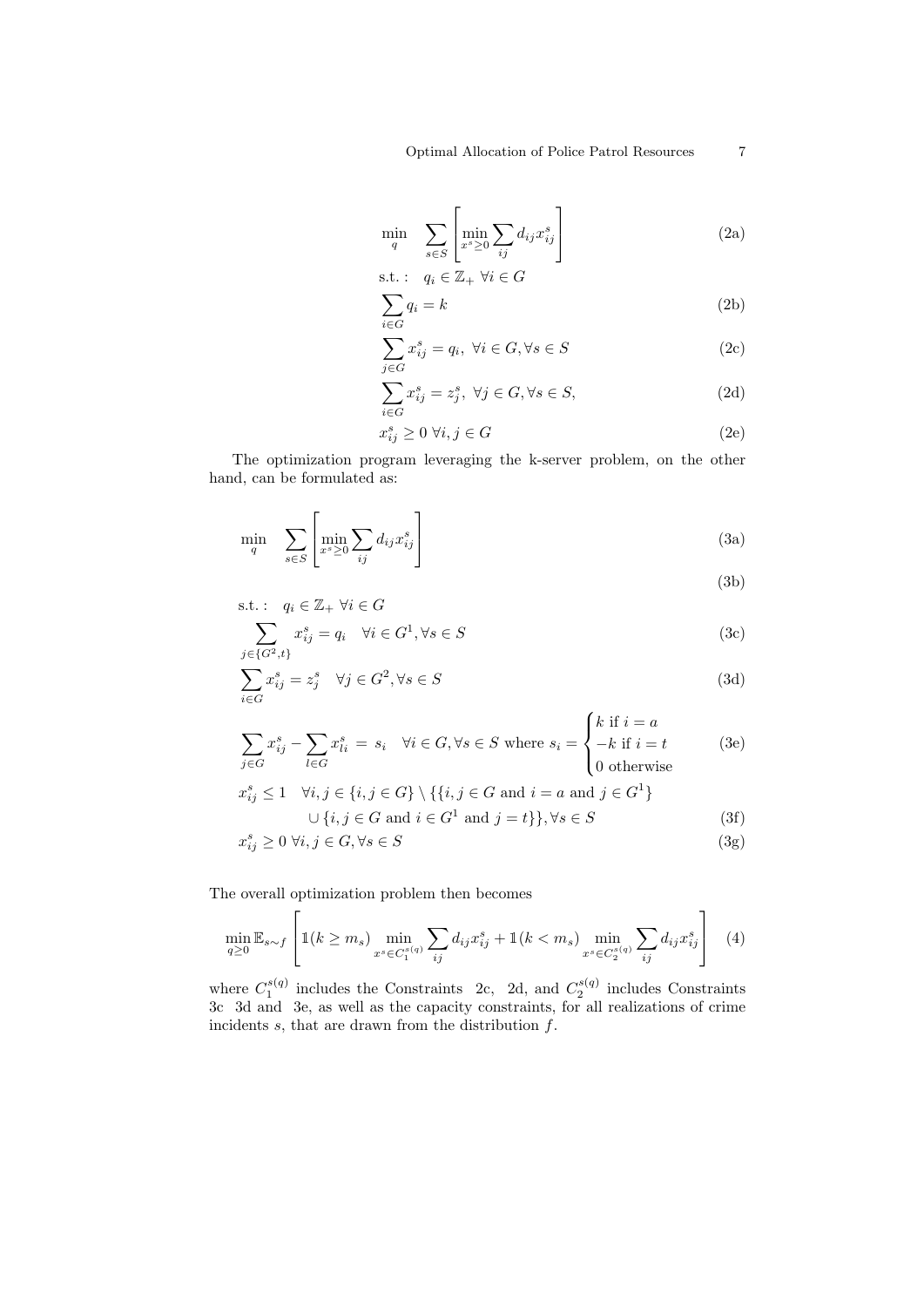We propose to solve this stochastic program using Bender's decomposition [1]. The first step is to represent the inner (lower-level) optimization problems using their duals, which for the transportation problem, is represented as:

$$
\max_{\alpha,\beta} \sum_{i \in G} q_i \alpha_i^s + \sum_{j \in G} z_j^s \beta_j^s \tag{5a}
$$

 $s.t. : d_{ij} - \alpha_i^s - \beta_j^s \ge 0 \quad \forall i, j \in G,$  (5b)

where  $\{\alpha_1^s, ..., \alpha_g^s\}$  are the dual variables for Constraints 2c and  $\beta_1^s, ..., \beta_g^1$  are dual variables for Constraints 2d. The dual for the k-server problem is represented as:

$$
\max_{\lambda,\delta,f,c} -\sum_{i \in G^1} \lambda_i^s q_i - \sum_{j \in G^2} \delta_j^s z_j - \sum_{i,j \in C_c} c_{ij}^s - \sum_{i \in G} f_i^s s_i \tag{6a}
$$

$$
s.t. \t\t(6b)
$$

$$
\mathbb{1}(i, j \in C_{\lambda})\lambda_i^s + \mathbb{1}(i, j \in C_{\delta})\delta_j^s + f_i^s - f_j^s + \mathbb{1}(i, j \in C_c)c_{ij}^s + d_{ij} \ge 0 \quad \forall i, j \in G
$$
\n(6c)

where

$$
i, j \in C_{\lambda} \quad \text{if} \quad i, j \in G \quad \text{and} \quad i \in G^1, j \in \{G^2, t\}
$$
\n
$$
i, j \in C_{\delta} \quad \text{if} \quad i, j \in G \quad \text{and} \quad i \in G^2
$$
\n
$$
i, j \in C_c \quad \text{if} \quad i, j \in \{i, j \in G\} \setminus \{\{i, j \in G \text{ and } i = a \text{ and } j \in G^1\}
$$
\n
$$
\cup \{i, j \in G \text{ and } i \in G^1 \text{ and } j = t\}\}
$$

We introduce dual variables  $\lambda_i^s, ..., \lambda_k^s$  for constraints  $3c, \delta_i^s, ..., \delta_m^s$  for constraints 3d,  $f_i^s, ..., f_n^s$  for constraints 3e and  $c_{11}^s, c_{12}^s, ..., c_{nn}^s$  for constraints 3f.

By construction, the primal transportation problem always has a feasible solution as it is balanced, and the primal k-server problem always has a feasible solution provided  $\sum_i q_i > 0$ , which is ensured by always having a budget greater than 0. Consequently, there always exists an optimal dual solution which is one of the (finite number of) extreme points of the polyhedron comprised from Constraints 5b and 6c for the corresponding problems. Since these constraints do not depend on the police patrol allocation decisions  $q$ , the set of extreme points of the constraint polyhedra  $E^s = \{(\lambda^s, \delta^s, f^s, c^s)\}\$ and  $E^s = \{\alpha^s, \beta^s\}\$ for both the problems are independent of  $q$ . Thus, we can then rewrite the stochastic program as

$$
\min_{q} \sum_{s \in S} \left[ \mathbb{1}(k < m_s) \{ \max_{(\lambda^s, \delta^s, f^s, c^s) \in E^s} - \sum_{i \in G^1} \lambda_i^s q_i - \sum_{j \in G^2} \delta_j^s z_j - \sum_{i, j \in C_c} c_{ij}^s - \sum_{i \in G} f_i^s s_i \} + \mathbb{1}(k \ge m_s) \{ \max_{\alpha, \beta} \sum_{i \in G} q_i \alpha_i^s + \sum_{j \in G} z_j^s \beta_j^s \} \right] \tag{7}
$$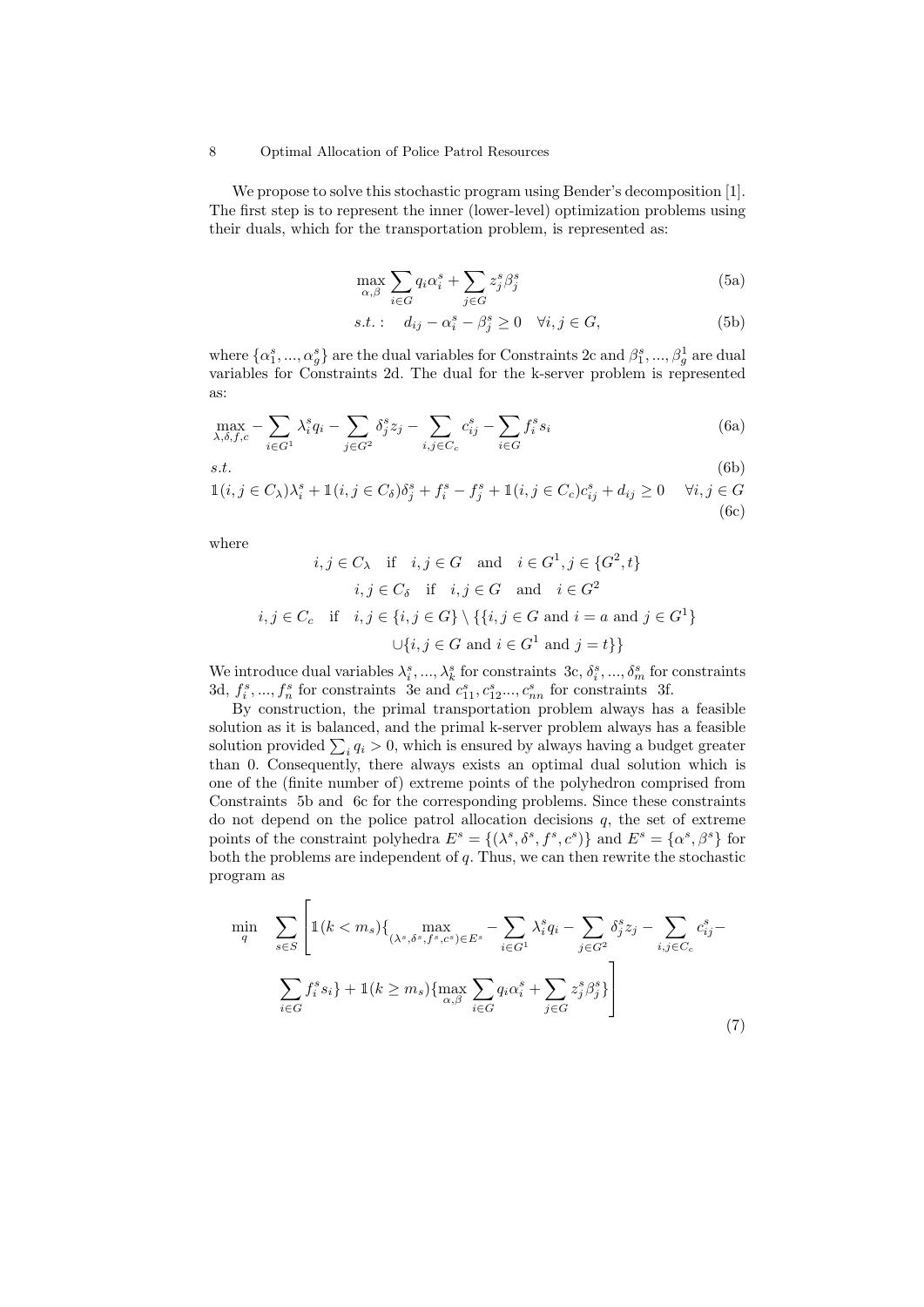Since  $E^s$  is finite, we can rewrite it as

$$
\min_{q,u^s} \sum_s u^s
$$
\n
$$
s.t. : q_i \in \mathbb{Z}_+ \quad \forall \ i \in G
$$
\n
$$
(8a)
$$

$$
u^s \ge -\sum_{i \in G^1} \lambda_i^s q_i - \sum_{j \in G^2} \delta_j^s z_j - \sum_{i,j \in C_c} c_{ij}^s - \sum_{i \in G} f_i^s s_i \quad \forall s, (\lambda^s, \delta^s, f^s, c^s) \in \tilde{E}^s
$$
\n(8b)

$$
u^s \ge \sum_{i \in G} q_i \alpha_i^s + \sum_{j \in G} z_j^s \beta_j^s \quad \forall s, (\alpha^s, \beta^s) \in \tilde{E}^s
$$
 (8c)

where  $\tilde{E}^s$  is a subset of the extreme points which includes the optimal dual solution and Constraints 8b and 8c are applicable based on whether the particular scenario is mapped to the transportation problem or the k-server problem. Since this subset is initially unknown, Bender's decomposition involves an iterative algorithm starting with empty  $\tilde{E}^s$ , and iterating solutions to the problem with this subset of constraints (called the *master* problem), while generating and adding constraints to the master using the dual program for each s, until convergence (which is guaranteed since  $E^s$  is finite).

A problem remains with the above formulation: if police vehicles significantly outnumber crime events, we only need a few of the available resources to attain a global minimum, and the remaining vehicles are allocated arbitrarily. In practice, this is unsatisfactory, as there are numerous secondary objectives, such as overall crime deterrence, which motivate allocations of police which are geographically diverse. We incorporate these considerations informally into the following heuristic objectives:

- There should be more police coverage in areas that observe more crime, on average, and
- Police should be diversely distributed over the entire coverage area.

We incorporate these secondary objectives by modifying the objective function in (3) to be

$$
\min_{q} -\gamma h_i q_i + \kappa q_i + \min_{x^s \ge 0} \sum_{s \in S} \sum_{ij} d_{ij} x_{ij}^s \tag{9}
$$

where  $h_i$  is the observed frequency of crimes in grid i and  $\gamma$  and  $\kappa$  are parameters of our model. The first term  $\gamma h_i q_i$  forces the model to place police in high crime grids. The second term  $\kappa q_i$  penalizes the placement of too many police vehicles in a grid and thus forces the model to distribute police among grids.

### 2.3 Iterative Stochastic Programming

Bender's decomposition enables us to solve the stochastic program under the assumption that  $f$  is stationary. A key challenge identified above however, is that the distribution of future crime actually depends on the police placement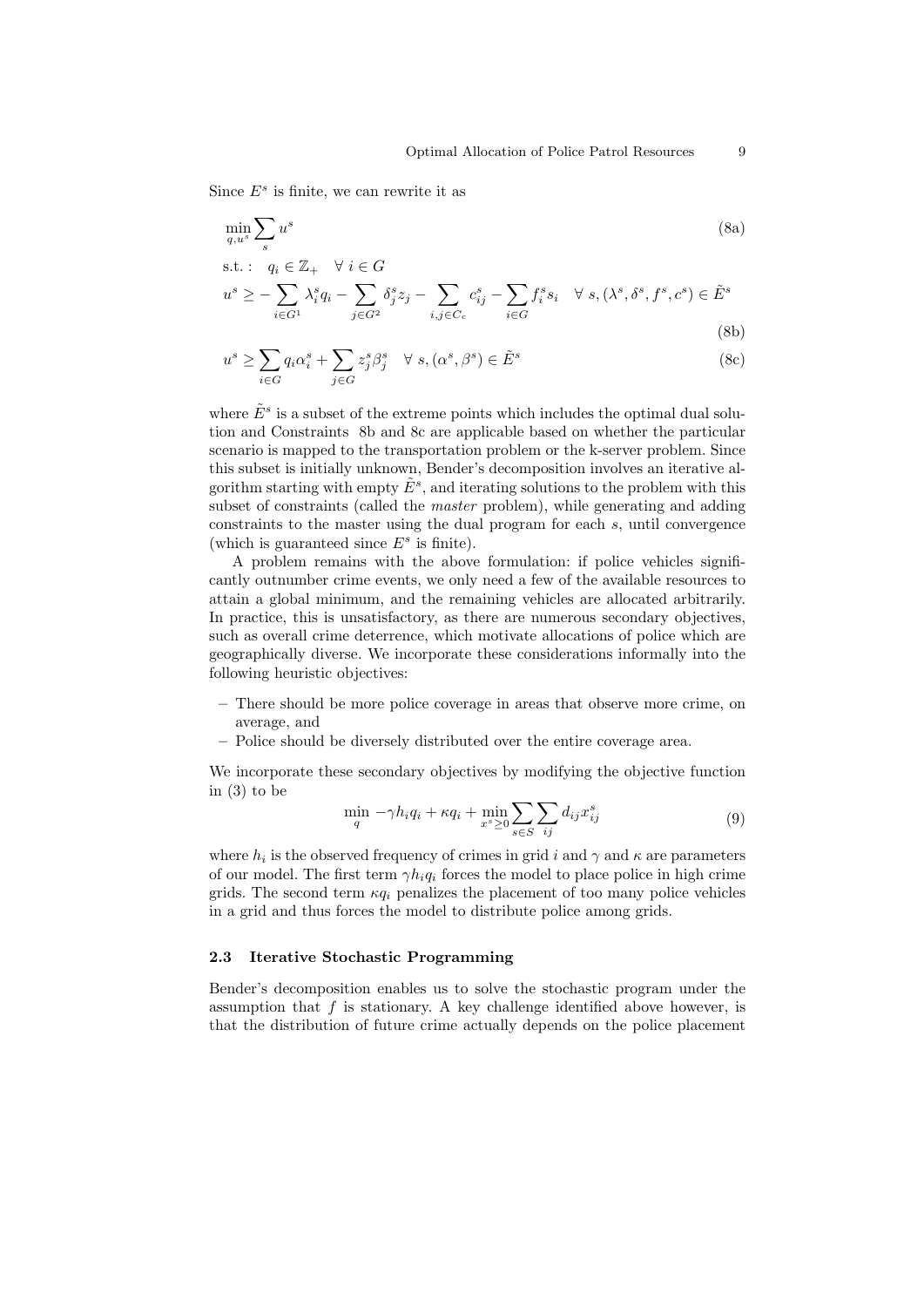policy q. Consequently, a solution to the stochastic program for a fixed set of samples s from a distribution  $f$  is only optimal if this distribution reflects the distribution of crime conditional on q, turning stochastic program into a fixed point problem. We propose to use an iterative algorithm, IBRO (Iterative Bender's Response Optimization) (Algorithm 1), to address this issue. Intuitively, the algorithm provides police repeated chances to react to crimes, while updating the distribution of crimes given current police positions. In the algorithm,  $MAX \perp TER$  is an upper limit on the number of iterations, e is the set of all evidence (features) except police presence and  $\tau | z$  is the response time to crime z. q and z, as before, refer to vectors of police placements and crime locations and  $q_i | z_i$  refers to police placement given a particular set of crimes.

# Algorithm 1 IBRO

1: **INPUT:**  $q_0$ : Initial Police Placement 2: **OUTPUT:**  $q^*$ : Optimal Police Placement 3: for  $i = 1..MAX\_ITER$  do 4: Sample Crime  $z_i$  from  $f(t|e, q_{i-1})$ 5: Find Optimal Police Placement  $q_i|z_i$  by Stochastic Programming. 6: Calculate  $\mathbf{E}_{\mathbf{i}}(\tau | z_i)$ 7: if  ${\bf E_i}(\tau |z_i) > {\bf E_{i-1}}(\tau |z_{i-1})$  then 8: Return  $q_{i-1}$ 9: end if 10: **if**  $|\mathbf{E_i}(\tau | z_i) - \mathbf{E_{i-1}}(\tau | z_{i-1})| \leq \epsilon$  then 11: **Return**  $q_i$ 12: end if 13: end for 14: Return  $q_i$ 

# 3 Crime and Police Data

In order to validate the decision theoretic model above, we used the following data to learn the parametric model of crime described in Section 4. We use burglary data from 2009 for Davidson County, TN, a total of 4,627 incidents, which includes coordinates and reported occurrence times. Observations that lacked coordinates were geo-coded from their addresses. In addition, we used police vehicle patrol data for the same county, consisting of GPS dispatches sent by county police vehicles, for a total of 31,481,268 data points, where each point consists of a unique vehicle ID, time, and spatial coordinates. A total of 624 retail shops that sell liquor, 2494 liquor outlets, 41 homeless shelters, and 52 pawn shops were taken into account. We considered weather data collected at the county level. Additional risk-terrain features, included population density, housing density, and mean household income at a census tracts level.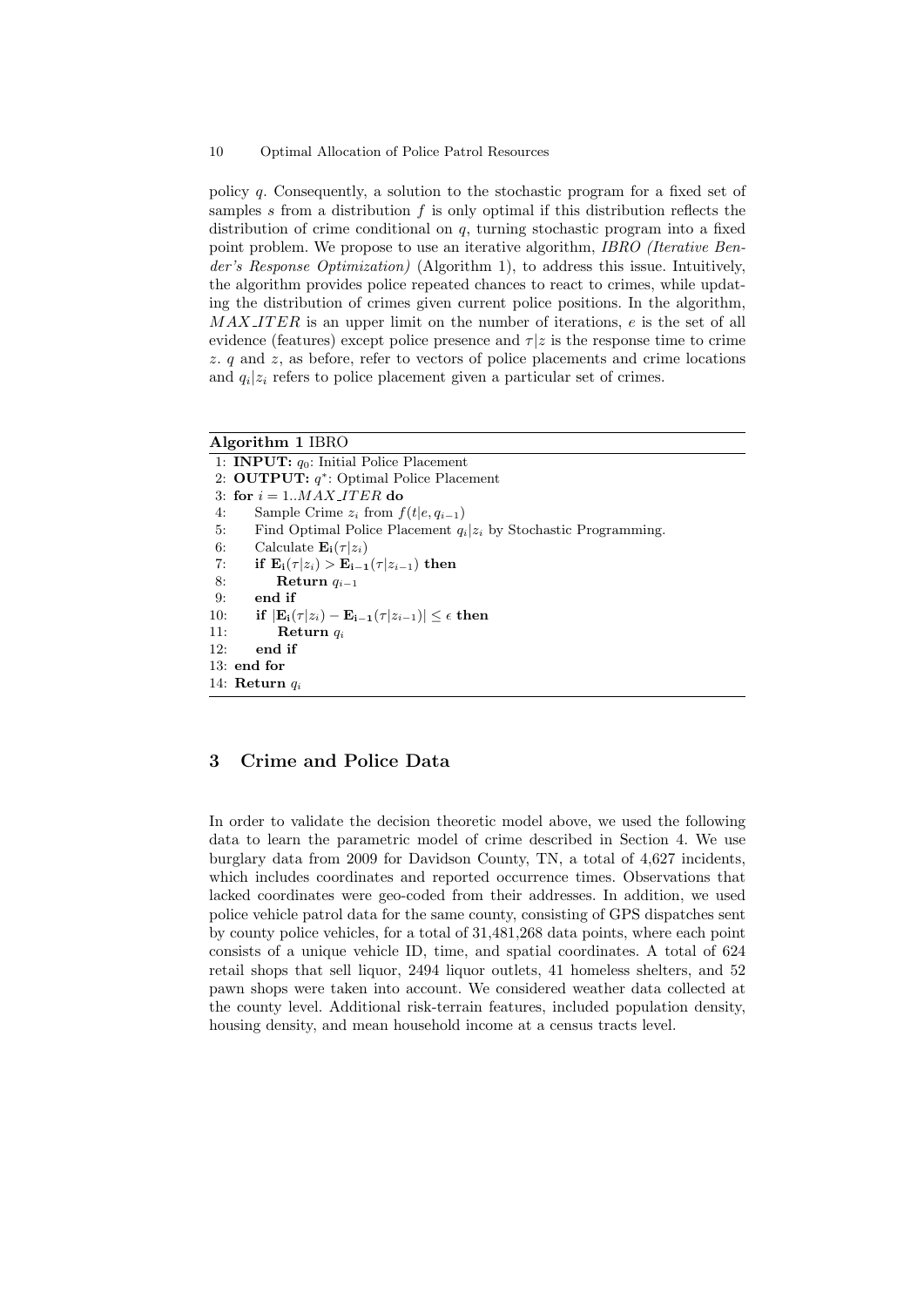# 4 Continuous-Time Crime Forecasting

# 4.1 Model

Crime models commonly fall into three categories: purely spatial models, which identify spatial features of previously observed crime, such as hot spots (or crime clusters), spatial-temporal models which attempt to capture dynamics of attractiveness of a discrete set of locations on a map, and risk-terrain models, which identify key environmental determinants (risk factors) of crime, and create an associated time-independent risk map. A key gap in this prior work is the lack of a spatial-temporal generative model that can capture both spatial and temporal correlates of crime incidents, such as time of day, season, locations of liquor outlets and pawn shops, and numerous others. We propose to learn a density  $f(t|w)$ over time to arrival of crimes for a set of discrete spatial locations  $G$ , allowing for spatial interdependence, where  $w$  is a set of crime co-variates.

A natural choice for this problem is survival analysis [6] which allows us to represent distribution of time to events as a function of arbitrary features. Formally, the survival model is  $f_t(t|\gamma(w))$ , where  $f_t$  is a probability distribution for a continuous random variable  $T$  representing the inter-arrival time, which typically depends on covariates w as  $\log(\gamma(w)) = \rho_0 + \sum_i \rho_i w_i$ . A key component in a survival model is the survival function, which is defined as  $S(t) = 1 - F_t(t)$ , where  $F_t(t)$  is the cumulative distribution function of T. Survival models can be parametric or non-parametric in nature, with parametric models assuming that survival time follows a known distribution. In order to model and learn  $f(t)$  and consequently  $S(t)$ , we chose the exponential distribution, which has been widely used to model inter-arrival time to events and has the important property of being memoryless. We use Accelerated Failure Model (AFT) for the survival function over the semi-parametric Cox's proportional hazard model (PHM) and estimate the model coefficients using maximum likelihood estimation (MLE), such that in our setting,  $S(t|\gamma(w)) = S(\gamma(w) t)$ . While both the AFT and PHM models measure the effects of the given covariates, the former measures it with respect to survival time and the latter does so with respect to the hazard. The AFT model thus allows us to offer natural interpretations regarding how covariates affect crime rate.

A potential concern in using survival analysis in this setting is that grids can experience multiple events. We deal with this by learning and interpreting the model in a way that the multiple events in a particular grid are treated as single events from multiple grids and prior events are taken into consideration by updating the temporal and spatial covariates.

In learning the survival model above, there is a range of choices about its spatial granularity, from a single homogeneous model which captures spatial heterogeneity entirely through the model parameters  $w$ , to a collection of distinct models  $f_i$  for each spatial grid  $i \in G$ . For a homogeneous model it is crucial to capture most of the spatial variation as model features. Allowing for a collection of distinct models  $f_i$ , on the other hand, significantly increases the risk of overfitting, and reduces the ability to capture generalizable spatially-invariant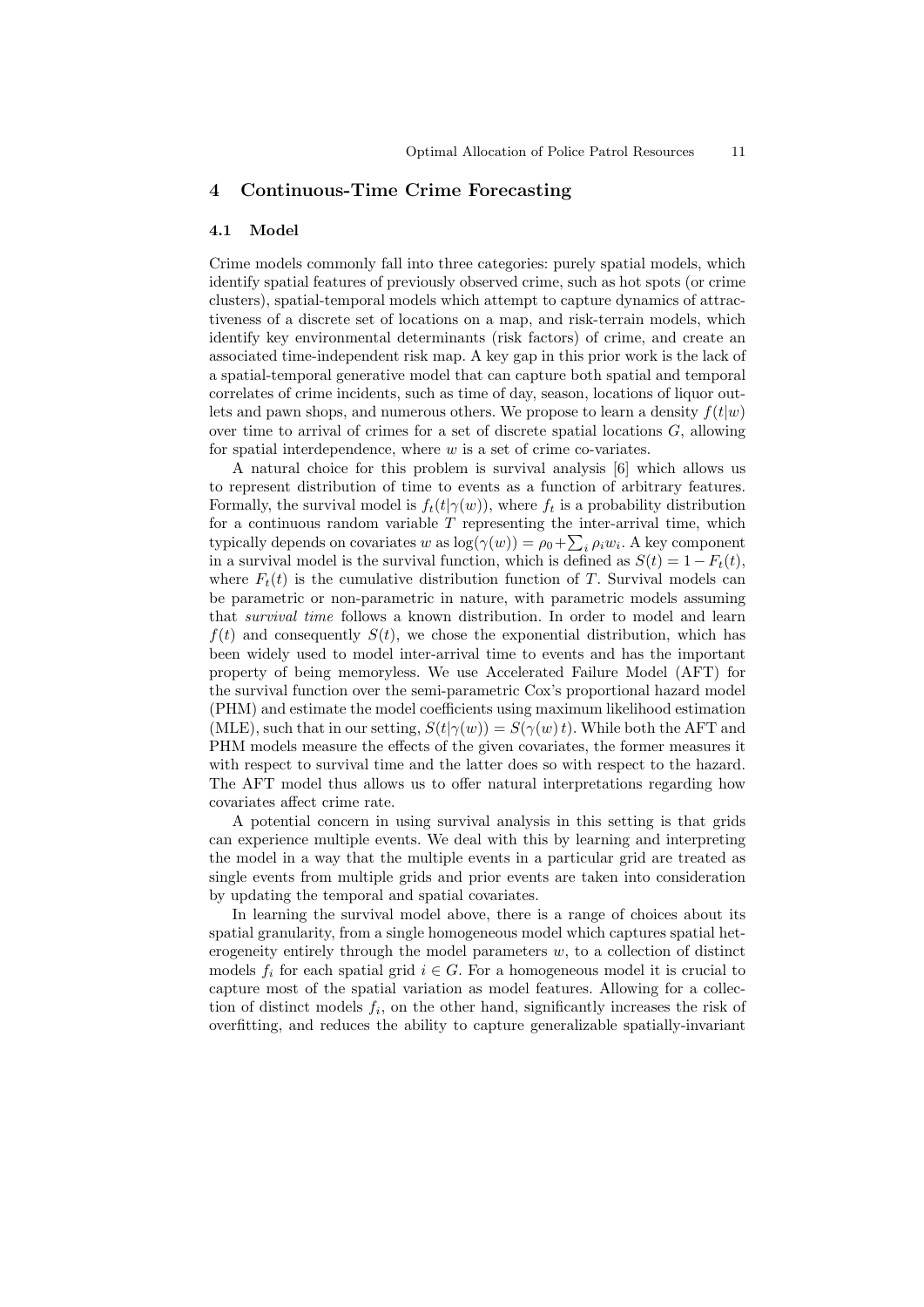| Type of<br>Feature   | $Sub-Type$             | Variable           | Description                                                                                                                                                                                                             |
|----------------------|------------------------|--------------------|-------------------------------------------------------------------------------------------------------------------------------------------------------------------------------------------------------------------------|
| Temporal             | Temporal<br>Cycles     | Time of Day        | Each day was divided into 6 equal time zones with<br>binary features for each.                                                                                                                                          |
|                      |                        | Weekend            | Binary features to consider whether crime took<br>place on a weekend or not.                                                                                                                                            |
|                      |                        | Season             | Binary features for winter, spring, summer and<br>fall seasons.                                                                                                                                                         |
|                      | Weather                | Mean Temperature   | Mean Temperature in a day                                                                                                                                                                                               |
|                      |                        | Rainfall           | Rainfall in a day                                                                                                                                                                                                       |
|                      |                        | Snowfall           | Snowfall in a day                                                                                                                                                                                                       |
|                      | Effect of              | Police Presence    | Number of police vehicles passing through a grid                                                                                                                                                                        |
|                      | Police                 |                    | and neighboring grids over past 2 hours                                                                                                                                                                                 |
| Spatial              | Risk-<br>Terrain       | Population Density | Population density (Census Tract Level)                                                                                                                                                                                 |
|                      |                        | Household Income   | Mean Household Income (Census Tract Level)                                                                                                                                                                              |
|                      |                        | Housing Density    | Housing Density (Census Tract Level)                                                                                                                                                                                    |
| Spatial-<br>Temporal | Spatial<br>Correlation | Past Crime         | Separate variables considered for each discrete<br>crime grid representing the number of crimes in<br>the last two days, past week and past month. We<br>also looked at same crime measures for neighbors<br>of a grid. |
|                      | Effect of<br>Police    | Crime Spillover    | Number of police vehicles passing in the past two<br>hours through grids that are not immediately ad-<br>jacent, but farther away.                                                                                      |

Table 1: Variables for Crime Prediction

knowledge about crime co-variates. To balance these considerations, we split the discrete spatial areas into two coarse categories: high-crime and low-crime, and learned two distinct homogeneous models for these. We do this by treating the count of crimes for each grid as a data point and then splitting the data into two clusters using k-means clustering.

The next step in the modeling process is to identify a collection of features that impact crime incidence, which will comprise the co-variate vector  $w$ . In doing this, we divide the features into temporal (those that only change with time), spatial (those capturing spatial heterogeneity), and spatio-temporal (features changing with both time and space).

#### 4.2 Temporal Features

Temporal Crime Cycles: Preliminary analysis and prior work [7, 13] were used to identify the set of covariates, such as daily, weekly and seasonal cycles, that affect crime rate. Crime rates have also been shown to depend on seasons (with more crime generally occurring in the summer) [14]. Thus, we consider seasons as binary features. In order to incorporate crime variation throughout the day, each day was divided into six zones of four hours each, captured as binary features. Similarly, another binary feature was used to encode weekdays and weekends.

Temporal Crime Correlation: It has previously been observed that crime exhibits inter-temporal correlation (that is, more recent crime incidents increase thelikelihood of subsequent crime). To capture this aspect, we used recent crime counts in the week and month preceding time under consideration.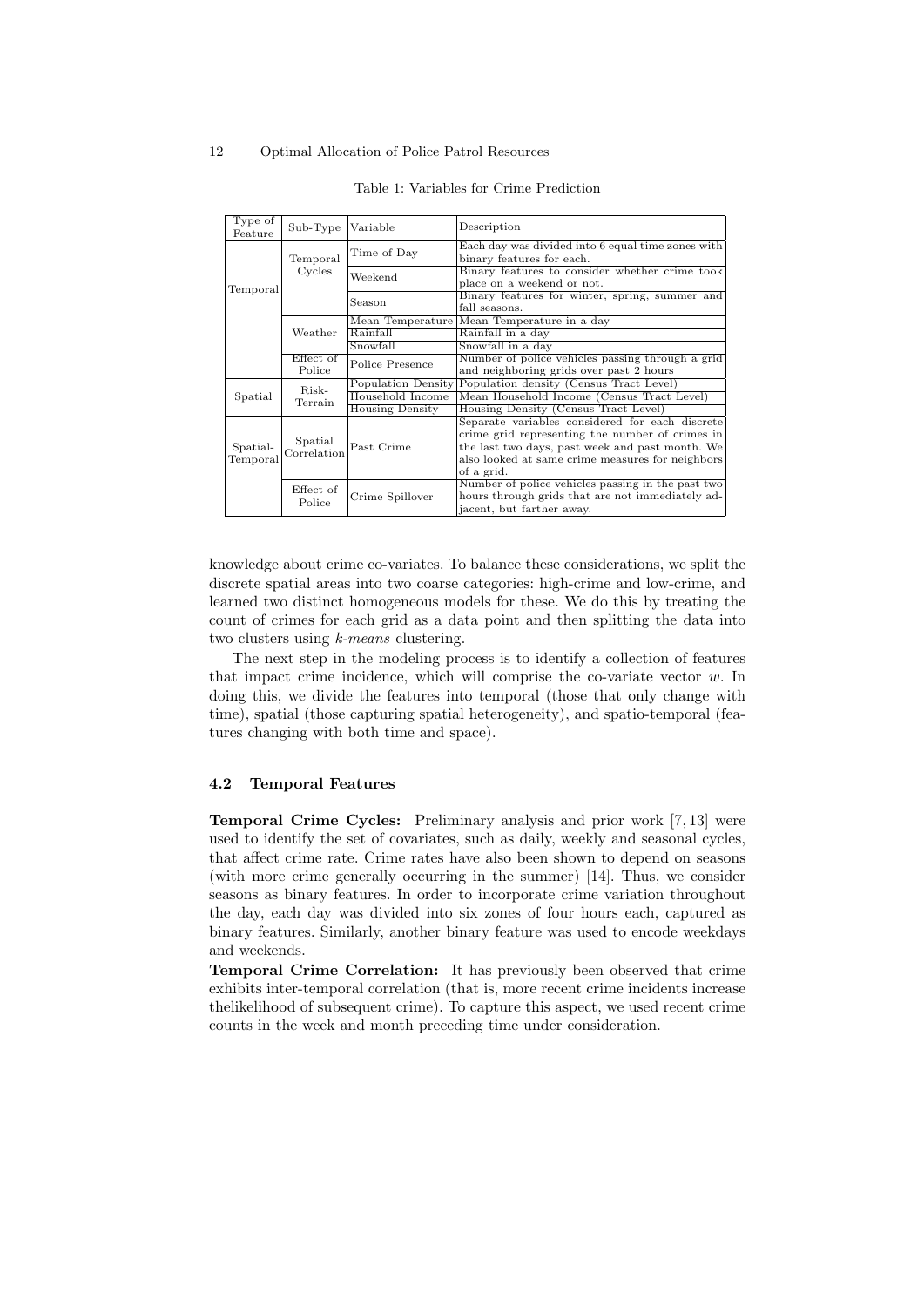Weather: It is known that weather patterns can have a significant effect on crime incidence [5]. Consequently, we included a collection of weather-related features, such as rainfall, snowfall, and mean temperature.

Police Presence: The final class of features that are particularly pertinent to our optimization problem involves the effect of police presence on crimes. Specifically, it is often hypothesized that police presence at or near a location will affect future crime at that location [12]. We try to capture this relationship, by including a feature in the model corresponding to the number of police vehicles passing within the grid, as well as its immediate neighboring grid cells, over the previous two hours.

#### 4.3 Spatial and Spatio-Temporal Features

Risk-Terrain Features: We leveraged the risk-terrain modeling framework [10], as well as domain experts, to develop a collection of spatial features such as population density, mean household income, and housing density at the census tract level. We used the location of pawn shops, homeless shelters, liquor stores, and retail outlets that sell liquor as the observed spatial-temporal variables (note that temporal variation is introduced, for example, as new shops open or close down).

Spatial Crime Correlation: One of the most widely cited features of crime is its spatial correlation (also referred to as repeat victimization [11]), a phenomenon commonly captured in hot-spotting or spatial crime clustering techniques. We capture spatial correlation as follows. For each discrete grid cell in the space we first consider the number of crime incidents over the past two days, past week, and past month, as model features, capturing repeat victimization within the same area. In addition, we capture the same features of past crime incidents for neighboring grid cells, capturing spatial correlation.

Spatial Effects of Police Presence: Aside from the temporal effect of police on crime (reducing its frequency at a particular grid cell), there is also a spatial effect. Specifically, in many cases criminals may simply commit crime elsewhere [8]. To capture this effect, we assume that the spillover of crime will occur between relatively nearby grid cells. Consequently, we add features which measure the number of police patrol units over the previous two hours in grid cells that are not immediately adjacent, but are several grid cells apart. In effect, for a grid cell, we hypothesize that cells that are very close push crime away or reduce it, whereas farther away grids spatially shift crime to the concerned grid, causing spillover effects. The list of all the variables is summarized in Table 1.

# 5 Results

# 5.1 Experiment Setup

We used python and R to learn the model parameters, with  $rpy2$  acting as the interface between the two. We make direct comparison of our model to the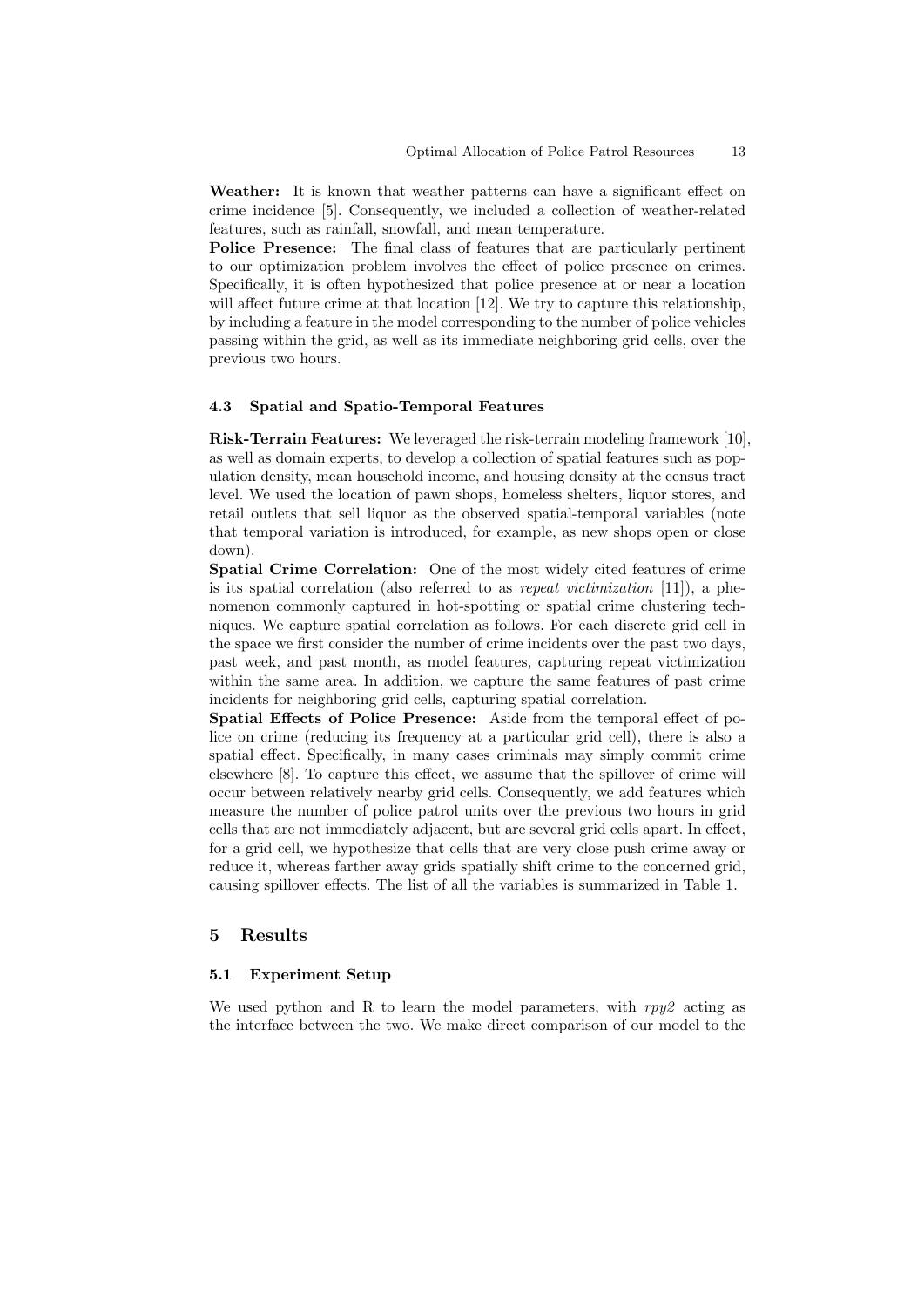discrete-time non-parametric Dynamic Bayes Network model [23, 22] and the DSDA continuous-time model [9]. We used CPLEX version 12.51 to solve the optimization problem described in Section 2. The experiments were run on a 2.4GHz hyperthreaded 8-core Ubuntu Linux machine with 16 GB RAM.

#### 5.2 Evaluation of Crime Prediction

Our first step is to evaluate the ability of our proposed continuous-time model based on survival analysis to forecast crime. Our parametric model is simpler (in most cases, significantly) than state-of-the-art alternatives, and can be learned using standard maximum likelihood methods for learning survival models. Moreover, it is nearly homogeneous: only two distinct such models are learned, one for low-crime regions, and another for high-crime regions. This offers a significant advantage both in interpretability of the model itself, as well as ease of use. Moreover, because our model incorporates environmental factors, such as locations of pawn shops and liquor stores, it can be naturally adapted to situations in which these change (for example, pawn shops closing down), enabling use in policy decisions besides police patrolling. On the other hand, one may expect that such a model would result in significant degradation in prediction efficacy compared to models which allow low-resolution spatial heterogeneity. As we show below, remarkably, our model actually outperforms alternatives both in terms of prediction efficacy, and, rather dramatically, in terms of running time.

For this evaluation, we divided our data into 3 overlapping datasets, each of 7 months. For each dataset, we used 6 months of data as our training set and 1 month's data as the test set. For spatial discretization, we use square grids of sides 1 mile throughout, creating a total of 900 grids for the entire area under consideration. While our model is continuous-time, we draw a comparison to both a continuous-time and a discrete-time models in prior art. However, since these are not directly comparable, we deal with each separately, starting with the continuous-time DSDA model. We refer to the DSDA model simply as DSDA, the model based on a Dynamic Bayes Network is termed DBN, and our model is referred to as PSM (parametric survival model).

Prediction Effectiveness Comparison with DSDA Our first experiments involve a direct performance comparison to a state-of-the-art DSDA model due to Ihava et al. [9]. We chose this model for two reasons. First, DSDA provides a platform to make a direct comparison to a continuous time model. Second, it uses time series modeling and CrimeStat, both widely used tools in temporal and spatial crime analysis.

We introduce the underlying concept of the model before comparing our results. DSDA segregates temporal and spatial aspects of crime prediction and learns them separately. In the temporal model, days like Christmas, Halloween, and football match days that are expected to show deviation from the usual crime trend are modeled using hierarchical profiling (HPA) by using the complement of the gamma function:

$$
y = a_p - b_p t^{c_p - 1} e^{-d_p t}
$$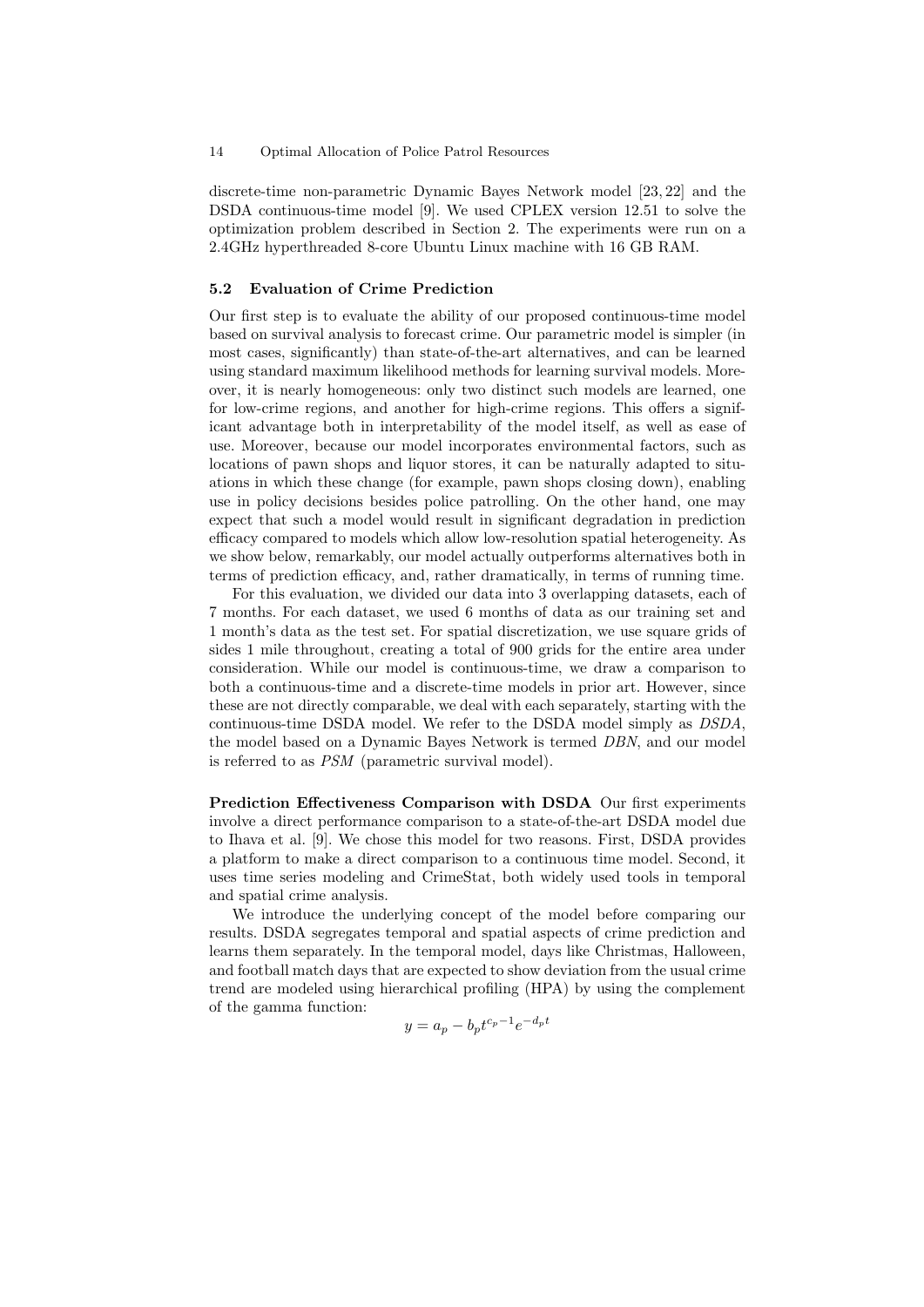where y is observed count, t is time and  $a_p, b_p, c_p$  and  $d_p$  are the parameters to be estimated using ordinary least squares (OLS).

All other days are initially assumed to be part of a usual average weekly crime rate, which is modeled using the following harmonic function

$$
y = a_a - b_a t + c_a t^2 + \sum_{i=1}^{26} \left[ d_a \cos \left( \frac{i \pi t}{26} \right) + e_a \sin \left( \frac{i \pi t}{26} \right) \right]
$$

where  $y_a$  is the weekly crime average, t is time and  $a_a, b_a, c_a, d_a$  and  $e_a$  are the parameters that are estimated using OLS. Then, the deviations are calculated from the observed data and these are again modeled using the harmonic function. This forms the deterministic part of the model  $f(t)$ . The error Z from the observed data is modeled using seasonal ARIMA, and the final model is  $y = f(t) + Z$ . The spatial component of DSDA was evaluated using STAC [9], which is now a part of CrimeStat [15].

In order to make a comparative analysis, we considered a natural adaptation of the HPA-STAC model, which enables us to compare likelihoods. We use the outputs (counts of crime) from the HPA model as a mean of a Poisson random variable, and sample the number of crimes from this distribution for each day. For the spatial model, HPA-STAC outputs weighted clusters in the form of standard deviation ellipses, a technique used commonly in crime prediction. Here, we consider that:

$$
P(x_i) = P(c(x_i))P(x_i^{c(x_i)})
$$

where  $P(x_i)$  is the likelihood of a crime happening at a spatial point  $x_i$  which belongs to cluster  $c_i$ ,  $P(c(x_i))$  is the probability of choosing the cluster to which point  $x_i$  belongs from the set of all clusters and  $P(x_i^{c(x_i)})$  is the probability of choosing point  $x_i$  from its cluster  $c_i$ . We assume that  $P(x_i^{c_i}) \propto \frac{1}{Area_{c(x_i)}}$ . Finally, we assume that the total likelihood is proportional to the product of the spatial and temporal likelihoods.



Fig. 2: Likelihood comparison of PSM vs DSDA.

Figure 2 shows the comparison of DSDA log-likelihood (on test data) for the three datasets described above. Indeed, our model outperforms DSDA in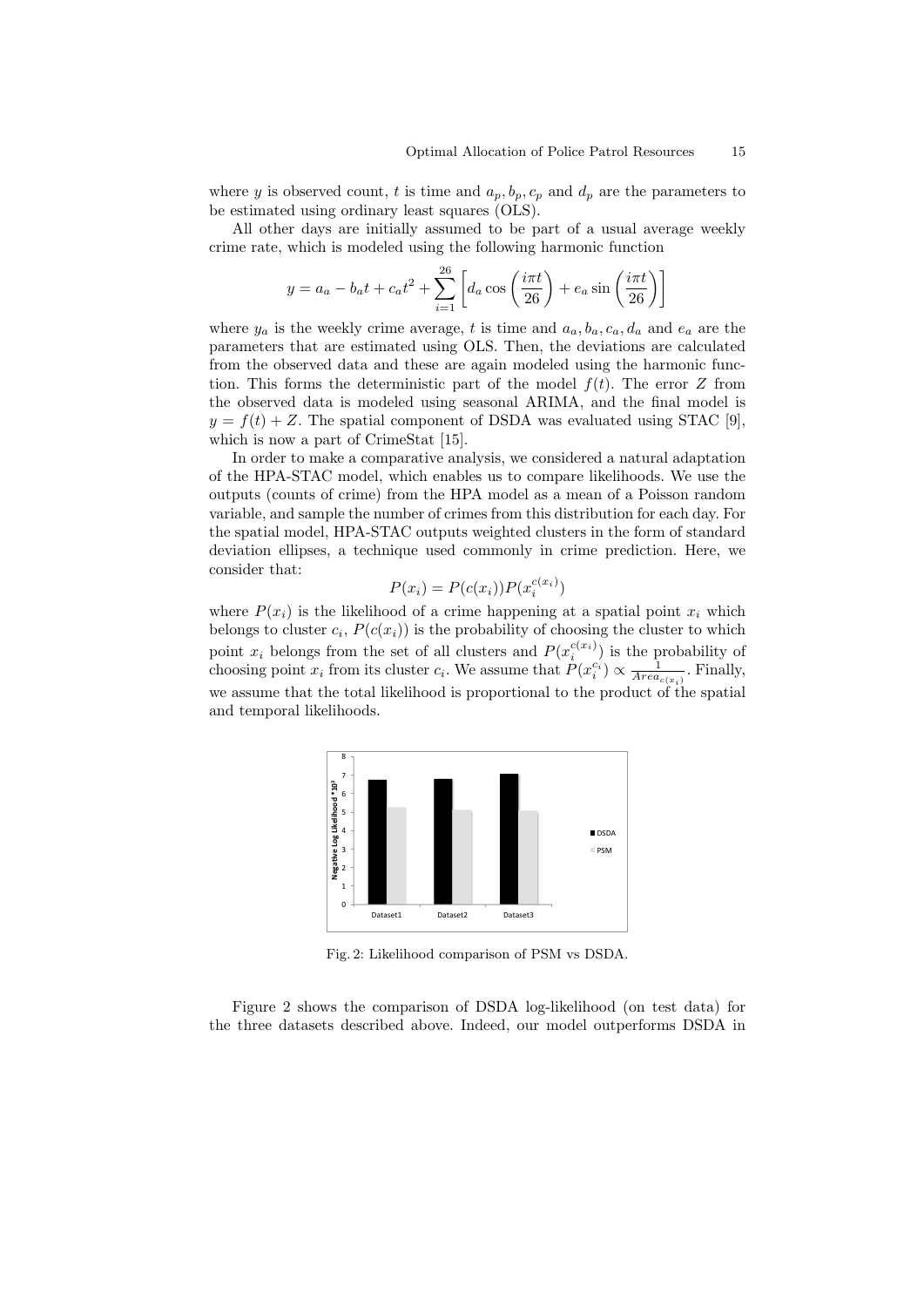both the temporal and the spatial predictions by a large margin (overall, the improvement in log-likelihood is 25-30%).

Prediction Effectiveness Comparison with the Dynamic Bayes-Network Model Next, we compare our model to the framework proposed by Zhang et al. [23], which looks at crime prediction by learning a non-parametric Dynamic Bayes Network (DBN) representation, and applying abstraction techniques to improve scalability [22]. The DBN includes three sets of state variables: numbers of police vehicles in each grid i at time t, denoted by  $D_{it}$ , the number of criminals in grid i at time t,  $X_{it}$ , and the number of crimes  $Y_{it}$ in each grid  $i$  at time  $t$ . The main assumptions of this DBN are that a) police vehicle dynamics are known (so they are not random variables), b) locations of criminals at time  $t + 1$  only depends on patrol and criminal (but not crime) locations at time  $t$ , and c) crime incidents at time  $t$  only depend on locations of criminals and police at time t. Consequently, the problem involves learning two sets of transition models:  $P(X_{i,t+1}|D_{1,t},...,D_{N,t},X_{1,t},...,X_{N,t})$  and  $P(Y_{i,t}|D_{1,t},...,D_{N,t},X_{1,t},...,X_{N,t})$  for all grid cells i, which are assumed to be independent of time  $t$ . Since the model involves hidden variables  $X$ , Zhang et al. learn it using the Expectation-Maximization framework. While the model is quite general, Zhang et al. treat  $X, Y$ , and  $D$  as binary.

Since our proposed model is continuous-time, whereas Zhang et al. model is in discrete-time, we transform our model forecasts into a single probability of at least one crime event occurring in the corresponding interval. Specifically, we break time into 8-hour intervals (same temporal discretization as used by Zhang et al.), and derive the conditional likelihood of observed crime as follows. Given our distribution  $f(t|w)$  over inter-arrival times of crimes, and a given time interval  $[t_1, t_2]$ , we calculate the probability of observing a crime in the interval as  $F(t \leq t_2|w) - F(t \leq t_1|w)$ , where F represents the corresponding cumulative distribution function (cdf).

To draw the most fair comparison to DBN, we use an evaluation metric proposed by Zhang et al. [22] which is referred to as accuracy. Accuracy is calculated as a measure of correct predictions made for each grid and each timestep. For example, if the model predicts a probability of crime as 60% for a target, and the target experiences a crime, then the accuracy is incremented by 0.6. Formally, let  $p_i$  be the predicted likelihood of observing a crime count for data point *i*. Then accuracy is defined as  $\frac{1}{m} \sum_i p_i$ , where *i* ranges over the discrete-time sequence of crime counts across time and grids and  $m$  the total number of such time-grid items.

Figure 3(a) shows the results of accuracy comparison (with the accuracy measure defined above) between the DBN model and our model (PSM). We can observe that both models perform extremely well on the accuracy measure, with our model very slightly outperforming DBN. We also make comparisons by varying the number of grids, shown in Figure 3 (b), starting around downtown Nashville and gradually moving outwards. Our model outperforms DBN in all but one case, in which the accuracies are almost identical.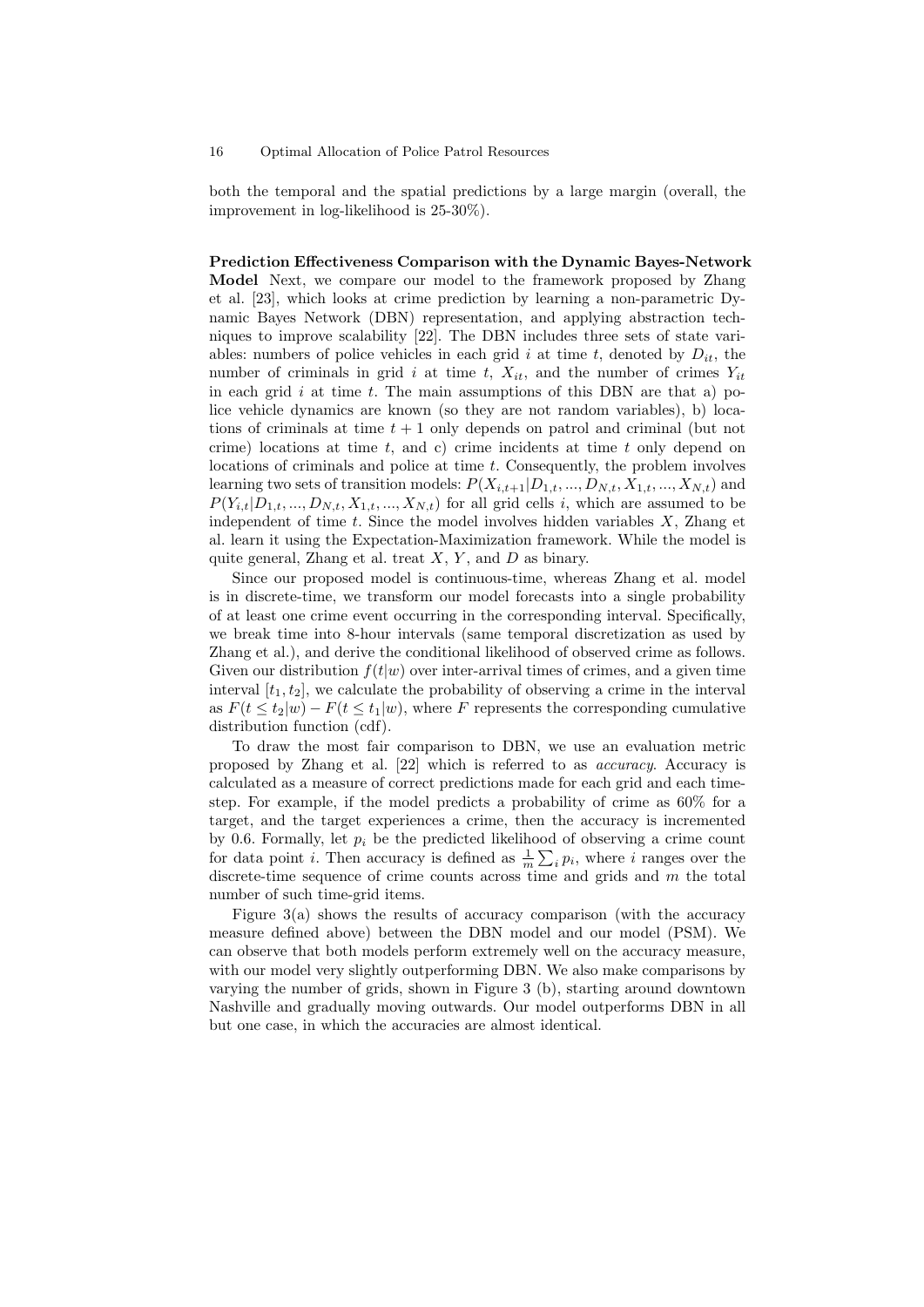

Fig. 3: Accuracy comparison between PSM and Abstract DBN. (a) Varying data subsets. (b) Varying the number of grids.



Fig. 4: Runtime comparison (seconds) between DSDA, Abstract DBN, and PSM.

Runtime Comparison with DSDA and DBN We already saw that our PSM model, despite its marked simplicity, outperforms two state-of-the-art forecasting models, representing continuous-time and discrete-time prediction methods, in terms of prediction efficacy. An arguably more important technical advantage of PSM over these is running time. Figure 4 shows running times (of training) for PSM, DSDA, and DBN (using the abstraction scheme proposed by Zhang et al. [22]). The DBN framework is significantly slower than both DSDA and PSM. Indeed, PSM running time is so small by comparison to both DSDA and DBN that it is nearly invisible on this plot.

#### 5.3 Effectiveness of the Response Time Optimization Method

Next, we evaluate the performance of our proposed framework combining iterative stochastic programming with sample average approximation. To do this, we randomly select timezones of 4 hours each from our dataset and sample 100 sets of crimes for each. In practice, although the number of police vehicles is significantly higher than the number of crimes in a 4-hour zone, all police vehicles are not available for responding to a specific type of crimes, due to assigned tasks.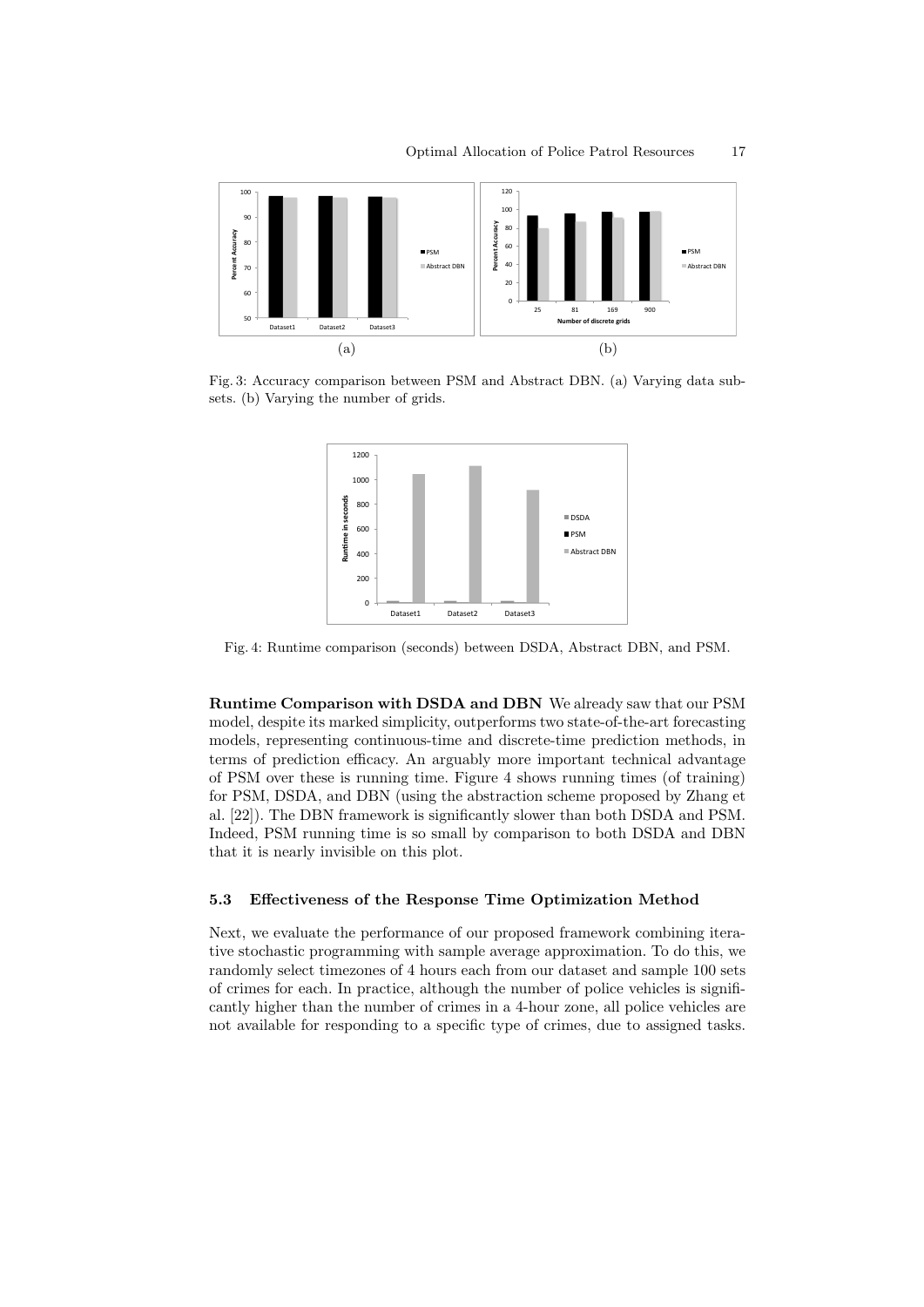We consider a maximum of a single police vehicle per grid and we consider that only a fraction  $(1/6th)$  of the them are available to respond to burglaries. In order to simulate the actual crime response by the police department (in order to evaluate actual spatial allocation policy of police vehicles within our data), we greedily assign the closest police vehicle to a crime in consideration.

Our first evaluation uses our crime prediction model  $f$  to simulate crime incidents in simulation, which we use to both within the IBRO algorithm, as well as to evaluate (by using a distinct set of samples) the policy produced by our algorithm in comparison with three alternatives: a baseline stochastic programming method (using Bender's decomposition) which ignores the fact that distribution of crimes depends on the police allocation (STOCH-PRO), b) actual police location in the data (Actual), and c) randomly assigning police vehicles to grids  $(Random)$ . Figure  $5(a)$  demonstrates that IBRO systematically



Fig. 5: Response Times (lower is better): (a) using simulated crimes, (b) observed crimes.

outperforms these alternatives, usually by a significant margin.

Our next experiment evaluates performance of IBRO in comparison to others with respect to *actual crime incident data*. Note that this is inherently disadvantageous to IBRO in the sense that actual data is not adaptive to the police location as accounted for by IBRO. Nevertheless, Figure 5(b) shows that IBRO typically yields better police patrol location policies than either actual (in the data) or random.

# 6 Conclusion

We develop a novel bi-level optimization method for allocating police patrols in order to minimize expected crime incident response time. Our approach makes use of stochastic programming, with a Bender's decomposition and constraint generation framework offering a scalable solution approach. Moreover, we introduce a novel iterative stochastic programming algorithm which allows us to account for the dependence of the spatio-temporal crime incidence distribution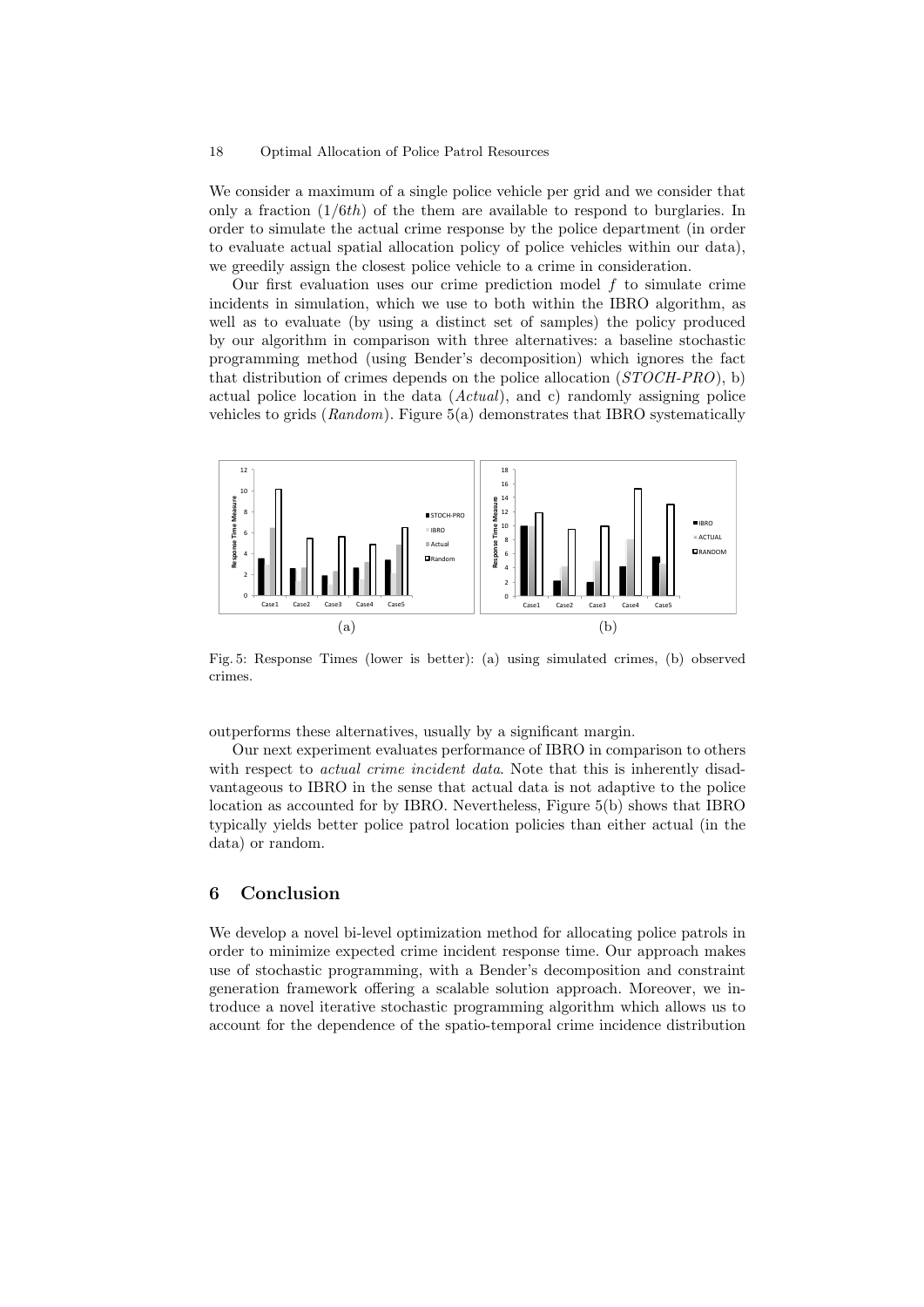on police location. To evaluate this optimization framework, we presented a novel discrete-space continuous-time model for forecasting crime as a function of a collection of co-variates which include vehicular police deployment. Our model, which makes use of survival analysis, allows for spatial as well as temporal crime correlation, and effectively captures the effect of police presence both temporally and spatially. This model is learned from burglary incident data in a major US metropolitan area. Our experiments demonstrate that this model outperforms state of the art continuous- and discrete-time crime prediction models both in terms of prediction effectiveness and running time.

# 7 Acknowledgments

This research was partially supported by the NSF (IIS-1526860), ONR (N00014- 15-1-2621), ARO (W911NF-16-1-0069), ARO MURI (W911NF-111-0332), and Vanderbilt University.

# References

- 1. Bertsimas, D., Tsitsiklis, J.N.: Linear Optimization. Athena Scientific, 3rd edn. (1997)
- 2. Brantingham, P.J., Brantingham, P.L.: Patterns in crime. Macmillan New York (1984)
- 3. Chrobak, M., Karloof, H., Payne, T., Vishwnathan, S.: New ressults on server problems. SIAM Journal on Discrete Mathematics 4(2), 172–181 (1991)
- 4. Cohen, J., Gorr, W.L., Olligschlaeger, A.M.: Leading indicators and spatial interactions: A crime-forecasting model for proactive police deployment. Geographical Analysis 39(1), 105–127 (2007)
- 5. Cohn, E.G.: Weather and crime. British journal of criminology 30(1), 51–64 (1990)
- 6. Cox, D.R., Oakes, D.: Analysis of survival data, vol. 21. CRC Press (1984)
- 7. Felson, M., Poulsen, E.: Simple indicators of crime by time of day. International Journal of Forecasting 19(4), 595–601 (2003)
- 8. Hope, T.: Problem-oriented policing and drug market locations: Three case studies. Crime prevention studies 2(1), 5–32 (1994)
- 9. Ivaha, C., Al-Madfai, H., Higgs, G., Ware, J.A.: The dynamic spatial disaggregation approach: A spatio-temporal modelling of crime. In: World Congress on Engineering. pp. 961–966 (2007)
- 10. Kennedy, L.W., Caplan, J.M., Piza, E.: Risk clusters, hotspots, and spatial intelligence: risk terrain modeling as an algorithm for police resource allocation strategies. Journal of Quantitative Criminology 27(3), 339–362 (2011)
- 11. Kleemans, E.R.: Repeat burglary victimisation: results of empirical research in the netherlands. Crime prevention studies 12, 53–68 (2001)
- 12. Koper, C.S.: Just enough police presence: Reducing crime and disorderly behavior by optimizing patrol time in crime hot spots. Justice Quarterly 12(4), 649–672 (1995)
- 13. Landau, S.F., Fridman, D.: The seasonality of violent crime: the case of robbery and homicide in israel. Journal of research in crime and delinquency 30(2), 163–191 (1993)